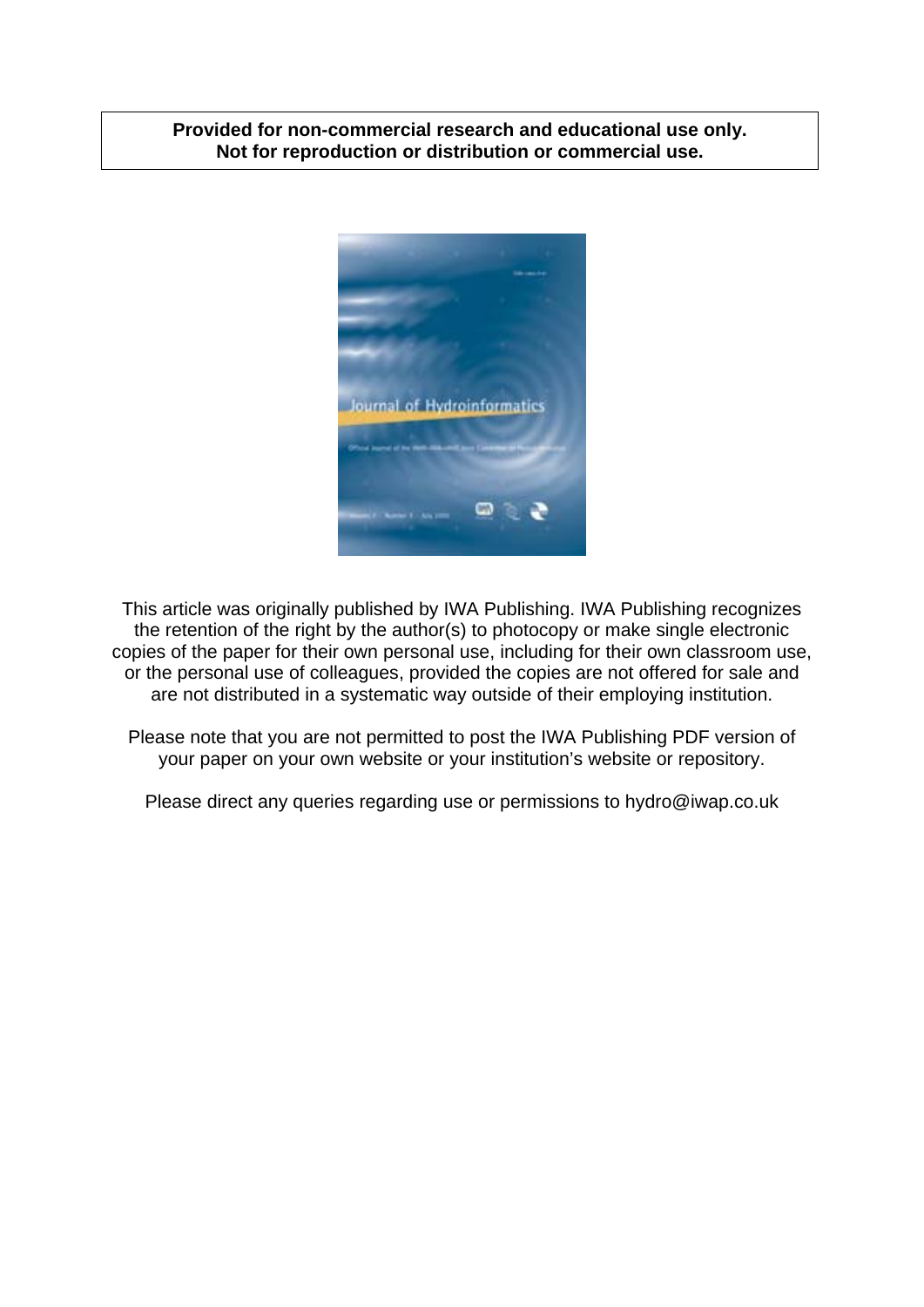# Contaminant source characterization in water distribution systems using binary signals

Jitendra Kumar, E. Downey Brill, G. Mahinthakumar and S. Ranji Ranjithan

## **ABSTRACT**

This paper presents a simulation–optimization-based method for identification of contamination source characteristics in a water distribution system using filtered data from threshold-based binary water quality signals. The effects of quality and quantity of the data on the accuracy of the source identification methodology are investigated. This study also addresses the issue of non-uniqueness in contaminant source identification under various data availability conditions. To establish the robustness and applicability of the methodology, numerous scenarios are investigated for a wide range of contamination incidents associated with two different networks. Results indicate that, even though use of lower resolution sensors lead to more non-unique solutions, the true source location is always included among these solutions.

**Key words** contaminant warning system, evolutionary algorithms, non-uniqueness, water distribution systems, water quality sensors

Jitendra Kumar (corresponding author) Computer Science and Mathematics Division, Oak Ridge National Laboratory, One Bethel Valley Road, PO Box 2008, MS 6016, Oak Ridge, TN 37831, USA

E-mail: [kumarj@ornl.gov](mailto:kumarj@ornl.gov)

E. Downey Brill G. Mahinthakumar S. Ranji Ranjithan Department of Civil, Construction and Environmental Engineering, North Carolina State University, Campus Box 7908, Raleigh, NC 27695,

### INTRODUCTION

Water distribution systems (WDSs) are vital for supplying safe drinking water to the public, and they are vulnerable to contamination that can be introduced into the system either deliberately or accidentally. The fate and transport of a contaminant and the extent of the contaminant spread through the network depend on the characteristics of the network topology and the resulting hydraulic conditions of the network.

Networks of sensors can be used as an early warning system (EWS) to detect sudden deterioration in water quality. They are meant to supplement conventional water quality monitoring by providing timely information on unusual threats to a water supply system. The goal of an EWS is to reliably identify a contamination event in the distribution systems in time to allow an effective targeted response that reduces or avoids entirely the adverse effects of contamination on the system. The contaminant source characterization (i.e. identifying the contaminant source location and injection pattern) problem has been approached as an inverse problem by many researchers (e.g. Waanders  $et al. 2003$ ; Laird  $et al. 2005$ , 2006). These approaches attempt doi: 10.2166/hydro.2012.073

to reconstruct a contamination injection event by matching the estimated contaminant concentration patterns with the observations at contaminant sensor locations. Most of the investigations reported in the literature on contaminant source characterization assume the availability of continuous concentration measurements from ideal contaminantspecific sensors.

Waanders *et al.* (2003) developed a non-linear programming-based approach for source inversion and applied it to a network in an industrial area. This optimization approach was used to find contaminant releases at nodes that resulted in contaminant concentrations matching as much as possible the sensor observations, which were simulated using EPANET. Laird et al.  $(2005)$  developed an origintracking algorithm to solve a non-linear programmingbased optimization problem. They (Laird et al. 2006) extended it to consider the issue of non-uniqueness in the solution space by formulating the optimization model as a mixed-integer quadratic program. Guan et al.  $(2006)$  applied a reduced gradient method to solve an optimization model of the inverse contaminant characterization problem.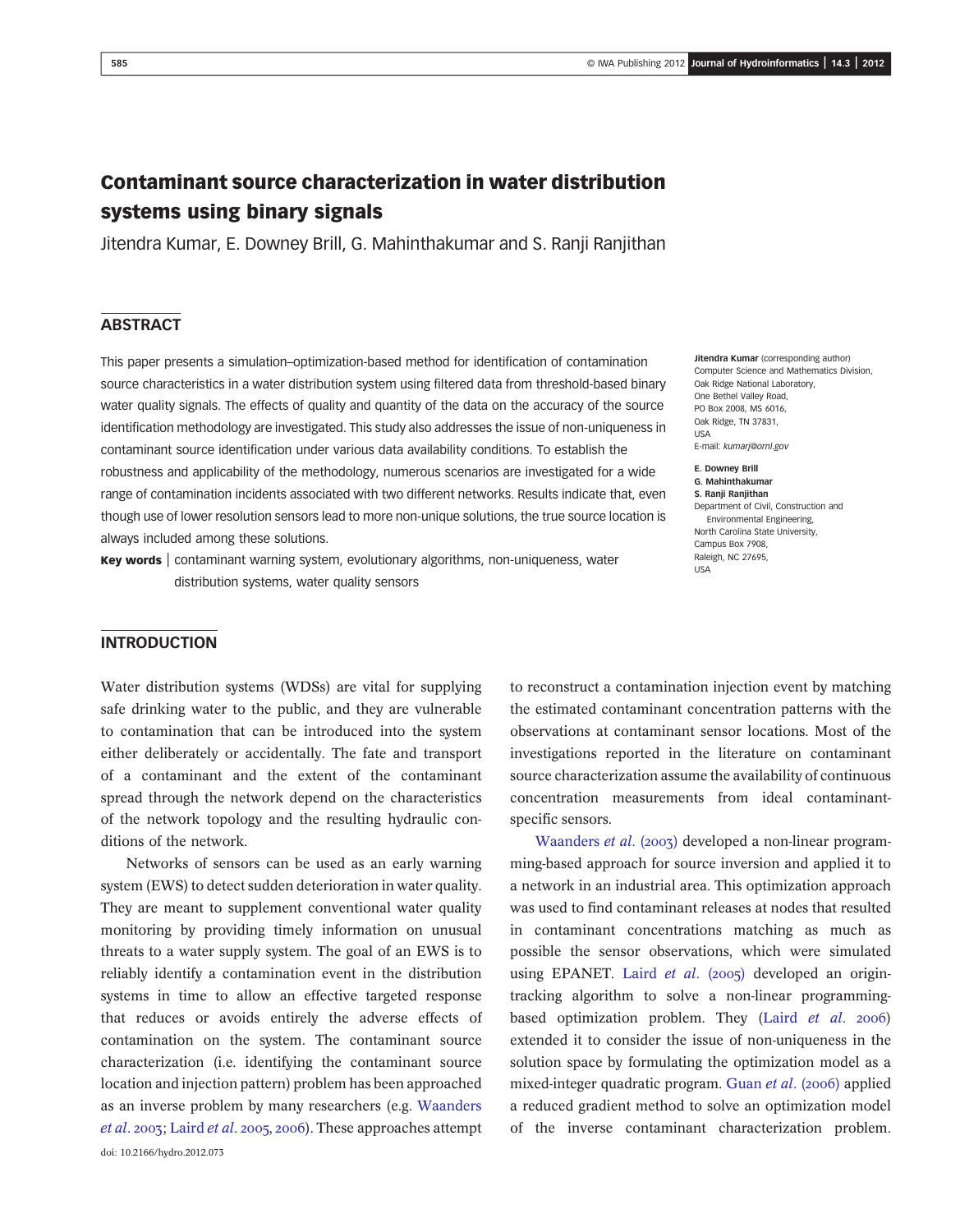Preis & Ostfeld (2008) coupled a model tree with linear programming to solve the contaminant characterization problem. Model trees were constructed using EPANETbased simulated values of maximum concentration and time of its occurrence in the network for a set of random contaminant injection events. These model trees are then used as a surrogate for EPANET simulations and coupled with a linear programming-based optimization model to search for the best fitting contaminant characteristics.

While these studies offer new algorithms and methodologies for contaminant source detection, their applicability is contingent on the availability of precise and continuous sensor measurements. According to the state-of-the-art review of technologies by the United States Environmental Protection Agency (USEPA) for EWS, it is impractical and probably unproductive to focus on specific drinking water contaminants when designing an EWS (USEPA  $2005$ , Section 3.1.2). The quality, precision and reporting frequency of the sensor observations may vary among utilities but an EWS is required to be able to detect the occurrence of a contamination event. An EWS methodology (READiw – Real time Event-Adaptive Detection, identification and warning) developed by Yang et al. (2009) focused on adaptively filtering out background data to detect anomalies in water quality measurements. This filtering can reduce the high rate of false-negative and falsepositive detection in conventional sensors. If such algorithms are programmed into emerging water quality sensors, the resulting signals may have binary or V- or U-shaped patterns. Thus there is an increasing need for interpreting these types of filtered signals, including using them in the characterization of contaminant sources.

A few studies have focused on contamination characterization methods that use discrete measurements of contaminants in WDS. For example, Preis & Ostfeld (2008) extended the contaminant characterization investigations to consider different types of sensor signals, including a Boolean signal, indicating the presence of contamination at a sensor. They solved the inverse problem using a genetic algorithm that attempts to match the Boolean signal of the contaminant observations.

Because the amount of information is reduced in a Boolean signal versus a continuous signal, the solutions to the contaminant characterization problem will have a high degree of non-uniqueness and be sensitive to many related sensor parameters and uncertainties. In comparison to earlier work, this paper presents a new methodology that identifies a set of non-unique solutions in a single execution of the optimization algorithm to reconstruct the contamination characteristics based on binary signals. This study also conducts an extensive sensitivity investigation to evaluate the robustness of the approach when considering the sensitivity of the binary signal to the detection threshold level that acutely affects the quality of the information. Sensitivity of a sensor may impact its utility as well as cost (USEPA  $2005$ , Section 3.1.7). Thus, in addition to lowering of information quantity due to inherent data filtering in a binary signal, the sensitivity of the sensor affects the quality of the information used to estimate the source characteristics. Accuracy and precision of an inverse solution are also affected by the amount of observations available in the network, which depends on the number and the placement of the sensors in the network. The applicability of the proposed new method considering these factors and sensitivities is investigated for an array of contamination events in two different illustrative WDS networks.

## DATA FILTERING EFFECTS IN BINARY SIGNALS

This section illustrates the effects of filtering when obtaining a binary signal from continuous concentration signals that would have been observed at an ideal sensor. Figure 1(a) shows the continuous concentration patterns at a sensor. The filtered signals (shown by the vertical bars) at different levels of sensor sensitivity are shown in Figures 1(b–d) that correspond to threshold values of 0.01, 0.1 and 0.2 mg/l, respectively. As evident in the graphs, the duration over which the contaminant is detected decreases as the sensor sensitivity decreases. Another effect of data filtering is the potential lack of discrimination of the magnitude of the contaminant concentration at the sensor. For example, the sensors with threshold values of 0.01 and 0.1 mg/l cannot differentiate the larger and smaller peaks (Figures 1(b, c)), and the sensor with a threshold value of 0.2 mg/l completely misses the smaller peak. Such effects of data filtering in binary signals can potentially contribute to non-uniqueness and lack of precision in the source characteristics being identified.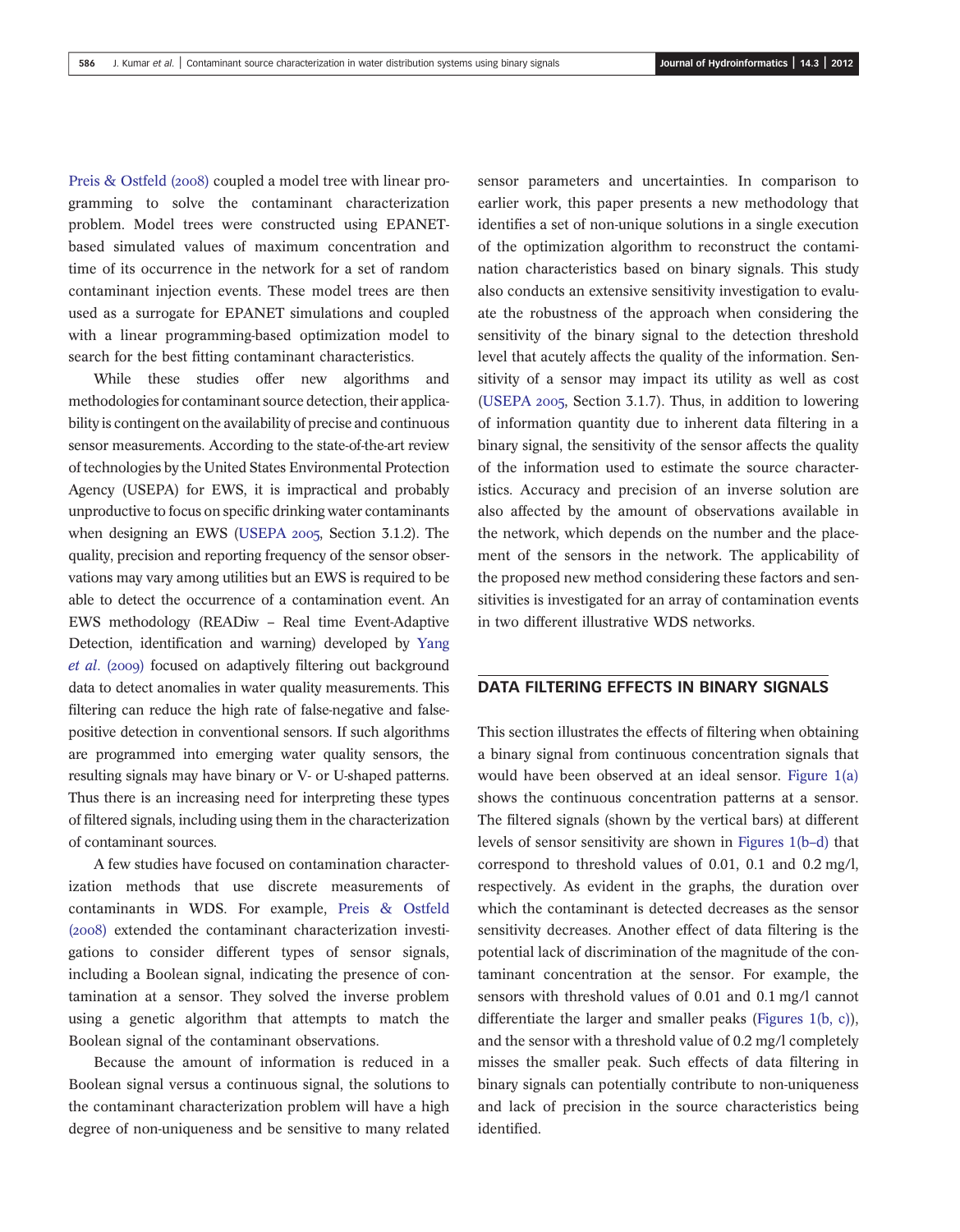

Figure 1 | Effect of sensor threshold on the filtering of data to produce a binary signal. The true signal is shown in all figures for comparison.

# CHARACTERIZATION OF THE CONTAMINANT SOURCE USING BINARY SIGNALS

This paper focuses on developing and testing an approach that uses the filtered binary signals to identify the location of a contaminant source and the injection pattern. The contaminant source characterization problem is posed as an inverse problem where the source characteristics are treated as unknowns. For each potential set of source characteristics (i.e. the location and injection pattern), the binary signals are simulated and compared to the observations. The prediction error is then used as a measure of goodness of fit to direct the search for a set of source characteristics that best fits the observations. The resulting search problem is solved using a coupled simulation–optimization approach.

The following characteristics of the contaminant source are decision variables for the optimization problem:

- 1. Location  $(L)$  of the contaminant source in the network. Location of the source is assumed to be at one or more of the nodes in the WDS network.
- 2. Start time of the contaminant injection into the system  $(T_0)$ . Start time is measured as the time elapsed from the start time of the simulation.
- 3. The pattern of contaminant injection  $(C_0 = \{C_{0,1}, C_{0,2}, \ldots, C_{n+1}\})$  $(C_{0,D})$ ) into the system measured in terms of milligrams of contaminant injected per minute  $(C_{0,i})$  into the system (mg/min). Injection rate (mg/min) is assumed to be constant during each water quality timestep of the simulation. No assumptions are made regarding the magnitude, pattern or duration measured in number of time increments (D) of the contaminant injection.

The optimization model for this inverse problem is defined below (Equations  $(1)$ – $(7)$ ), assuming that the contamination scenario involves only a single source;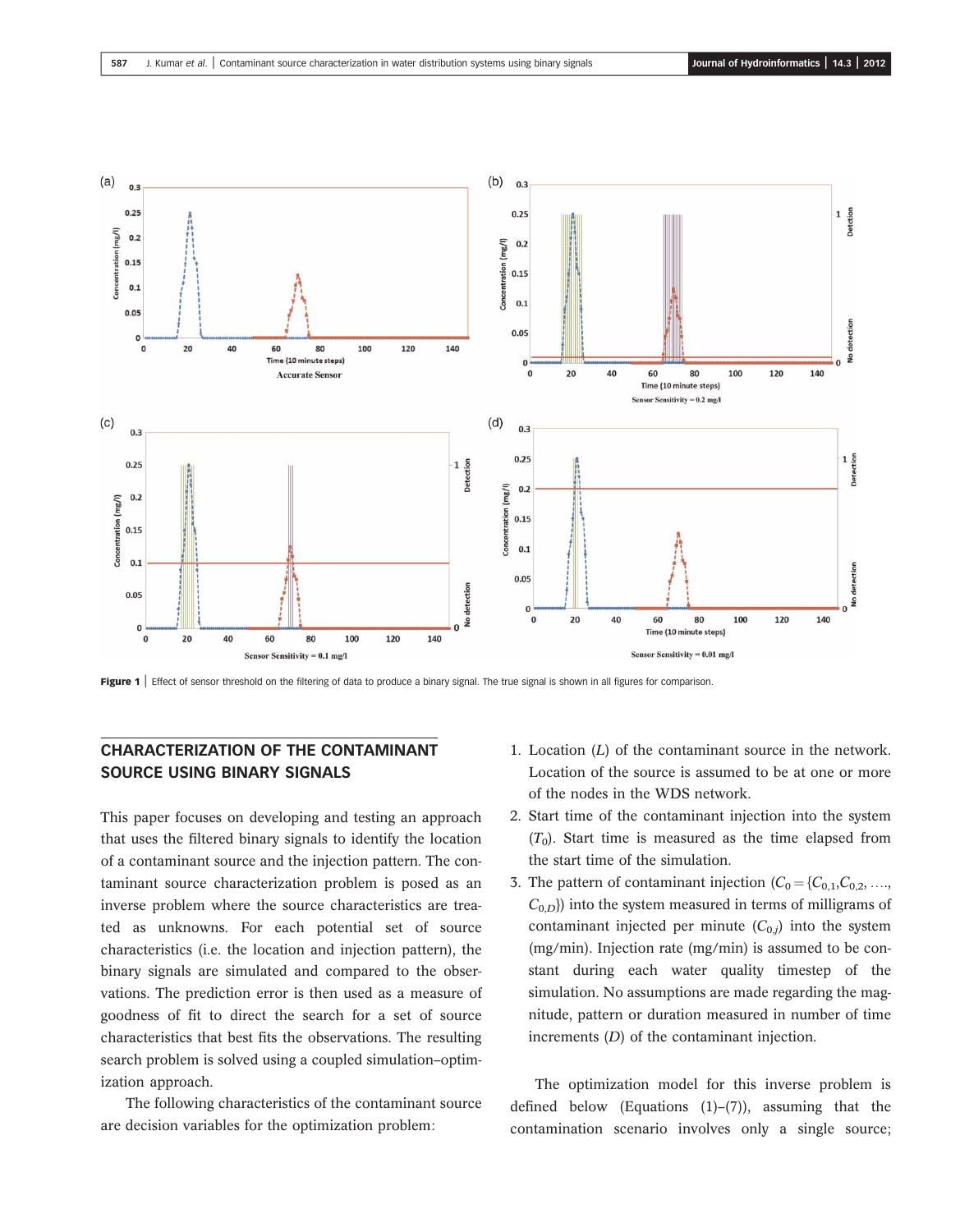however, it could be extended to scenarios involving simultaneous contamination at multiple sources:

Minimize 
$$
E = \sum_{i=1}^{N_{\rm S}} \sum_{t=1}^{T_{\rm S}} |BS_{i,t}^{\rm s} - BS_{i,t}^{\rm a}|
$$
 (1)

subject to 
$$
BS_{i,t}^{s} = \begin{cases} 0, & \text{if } C_{i,t}^{s}(L, T_0, C_0) < C_{\text{th}} \\ 1, & \text{if } C_{i,t}^{s}(L, T_0, C_0) \ge C_{\text{th}} \end{cases} \forall i = 1, \dots N_s;
$$
  

$$
\forall t = 1, \dots T_s
$$
 (2)

$$
BS_{i,t}^{a} = \begin{cases} 0, & \text{if } C_{i,t}^{a} < C_{th} \\ 1, & \text{if } C_{i,t}^{a} \ge C_{th} \end{cases} \forall i = 1, \cdots N_{s}; \forall t = 1, \cdots T_{s} \tag{3}
$$

$$
1 \le L \le N \tag{4}
$$

$$
1 \leq T_0 \leq T_{\text{detect}} \tag{5}
$$

$$
0 \leq C_{0,j} \leq C_{\max} \forall j = 1, \ldots, D \tag{6}
$$

$$
1 \le D \le (T_s - T_0) \tag{7}
$$

where  $\text{BS}_{i,t}^s$  and  $\text{BS}_{i,t}^a$  are the simulated binary signal and the actual binary signal, respectively, for given source characteristics at sensor  $i$  at any time  $t$ ,  $N$  is the total number of nodes in the network,  $N_s$  is the number of sensors in the network,  $T<sub>s</sub>$  is the total time for which contaminant mixing and transport in the network is being simulated and D is the duration (number of time increments) for which the source is active. The simulated concentration of the contaminant at sensor i at time t is given by  $C_{i,t}^s(L, T_0, C_0)$  for a given solution as a function of location  $(L)$ , time, start time of the contamination injection  $(T_0)$  and the contaminant injection pattern  $(C_0)$ .  $C_{\text{th}}$  is a constant defining the threshold concentration level for determining detection and generating a binary signal (equals '1' if concentration is above  $C_{th}$  and equals '0' otherwise).  $C_{i,t}^a$  is the actual measured concentration of the contaminant at sensor  $i$  at time  $t$ .

The objective function (Equation (1)) is a measurement of error represented as the total number of 'mis-hits' at the sensors. A simulated expected signal  $(BS<sub>i,t</sub><sup>s</sup>)$  for the given values of  $L, T_0$  and  $C_0$  will be considered a mis-hit if it does not match the filtered binary value of the actual signal  $(BS<sub>i,t</sub><sup>a</sup>)$ .

Specifically, there is a mis-hit when there is a simulated detection signal  $(BS<sub>i,t</sub><sup>s</sup> = 1)$  when the actual signal was of nodetection ( $BS_{i,t}^a = 0$ ) or vice versa. The optimization problem is to obtain the values of  $L, T_0$  and  $C_0$  that minimize the total number of mis-hits between the simulated and actual sensor signals. Equation (2) filters the simulated concentration levels for a given set of source characteristics at the sensors into detection/no-detection binary signals, depending on the sensitivity of the sensor for the particular contaminant.

Equations (4)–(7) describe the constraints for the optimization problem. The contaminant source location  $(L)$  can be any node in the network (Equation (4)). The injection start time  $(T_0)$  is greater than or equal to the start time of the solution (timestep '1') and less than or equal to the time of the first detection  $(T_{\text{detect}})$  at any of the sensors (Equation (5)). The contaminant injection rate  $(C_{0,t})$  can assume any value between zero and any large specified maximum concentration  $(C_{\text{max}}, 15,000 \text{ mg/min}$  in this study) (Equation (6)). The source injection pattern is allowed to be of any length between the injection start time  $(T_0)$  and the end of the simulation  $(T_s)$  (Equation  $(7)$ ).

### **METHODOLOGY**

The solution to the optimization model represented by Equations (1)–(7) would ideally identify the true contaminant source location and the injection pattern. Because of data limitations, however, the solution to Equations  $(1)$ – $(7)$ is likely to yield non-unique source characteristics to fit the observations equally well. Specifically, there may be data quality limitations resulting from, for example, measurement errors and filtering effects, as well as quantity limitations resulting from, for example, discrete measurements and limited number of observations. Therefore, the solution approach should be able to conduct a global search and be able to identify simultaneously the set of potential source characteristics that provide an equally good fit to the given observations. The niched co-evolution strategies (NCES) search procedure (Zechman & Ranjithan  $2004$ ,  $2007$ ) was used to solve the above model. Also, given the possibility of error in modeling of the physical distribution network, it is also important to identify nearoptimal solutions that might fit the real observations. The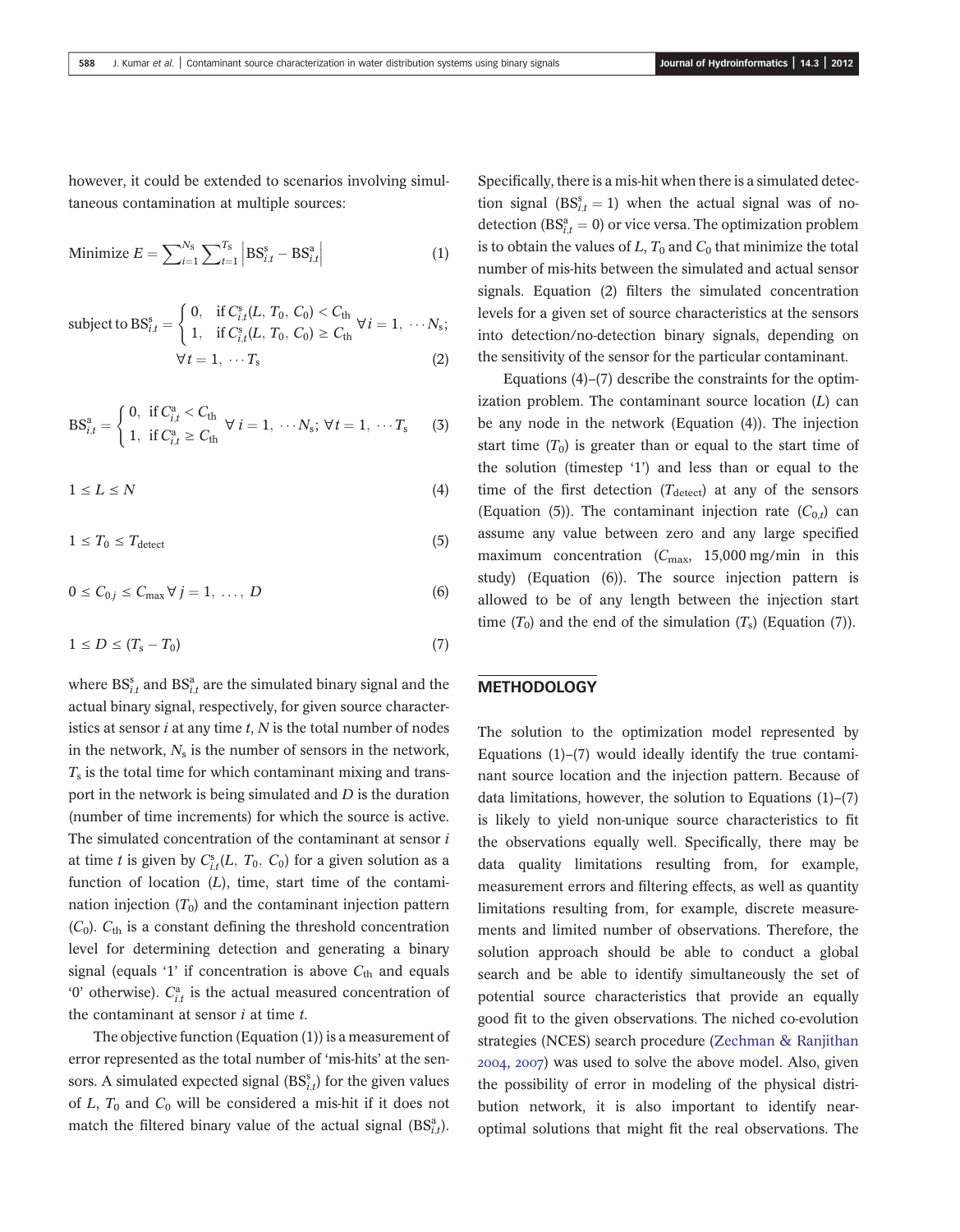NCES procedure also provides this capability. In this work, the original NCES (implemented in Java) was reimplemented (in  $C$ ) to provide improved computational performance as well as enhanced capability to use parallel computing resources for the WDS simulations (Kumar 2010).

NCES conducts a global search using evolution strategies (ES), a generalized heuristic optimization approach. An ES works in a continuous space and has the capability to selfadapt its major algorithmic parameters such as selection and mutation. ES starts with a randomly initialized population of μ individuals. A probabilistic mutation operator is applied to produce  $\nu$  new solutions each generation. The next set of individuals is selected from either a combined set of parent and offspring solutions (denoted as  $(\mu + v)$  selection) or from the set of offspring alone (denoted as  $(\mu, \nu)$  selection).

The standard ES is extended in NCES to generate a set of alternative solutions that performs equally well in terms of fitness, i.e. the objective function being optimized. The search for a set of solutions in NCES is based on the concept of cooperative co-evolution to evolve simultaneously a set of subpopulations for exploring the decision space. Each subpopulation is driven to a region in the solution space that has good fitness and is far away from other solutions with good fitness. This helps to identify different contamination source locations and mass injection patterns, if any, that can produce the same or similar observations at the sensors (i.e. within comparable prediction error values), leading to insights about potential non-uniqueness or imprecision about the estimate of the true source characteristics. The Euclidean distance between the location of an individual and the location of the centroid of every subpopulation is calculated, and the distance from the closest centroid is used as the distance metric. For the contaminant source identification problem, identifying sources at different possible locations was recognized to play an important role. Thus for all reported scenarios the distance measures in terms of location are used during the selection step. Distance between two nodes in the network can be calculated in terms of Euclidean length, or as the connection length based on the shortest distance along the pipes connecting the two nodes, or in terms of average hydraulic lengths of flow (or contaminant travel times) between the two nodes. In this work, the distance was defined in terms of Euclidean distance in two dimensions (i.e. horizontal planar distance) since it worked equally well

for the problems considered, based on preliminary tests, and is the least computationally demanding approach.

While one subpopulation focuses its search on finding the optimal solution based on the prediction error  $(E \text{ in } E)$ Equation (1)), the other subpopulations search for alternatives based on the current best prediction error value as well as the degree of difference among the alternative solutions. In the results presented in this paper, every solution that is within one mis-hit from the best prediction error value is considered as a viable alternative solution.

NCES was applied and tested on two water distribution networks to study: (1) the effect of the sensitivity of binary signals (quality of data) on the accuracy and non-uniqueness of the solutions to such source identification problems; (2) the effect of the quantity of available data (i.e. number of installed sensors) on the solutions to source identification problems and (3) the robustness of the method when applied to a set of different contamination scenarios and networks.

#### Representation of variables

A contamination event was characterized by three types of decision variables: location of the contaminant source, start time of the contaminant injection, and the rate and pattern of contaminant injection. The following representation schemes were used to encode them:

- 1. Location of contaminant source: Every node in a pipe network is assumed to be a potential location for contaminant injection. The nodes are sequentially numbered, and an integer variable was used to encode the node number, bounded by 1 and the total number of nodes in the network (see Equation (4)).
- 2. Start time: An integer variable was used to represent the time when the contaminant injection began. This number refers to the discrete timestep in the EPANET simulation of the contaminant fate and transport. The value of the integer variable is bounded by 1 (i.e. start time of the simulation) and the timestep when the first sensor was triggered (see Equation (5)).
- 3. Contaminant injection pattern: The contaminant injection pattern is represented as an array of real values (Equation (6)), each denoting the mass loading at a timestep after the start of injection. As the duration of injection is not predefined, the length of this array varies, enabling each solution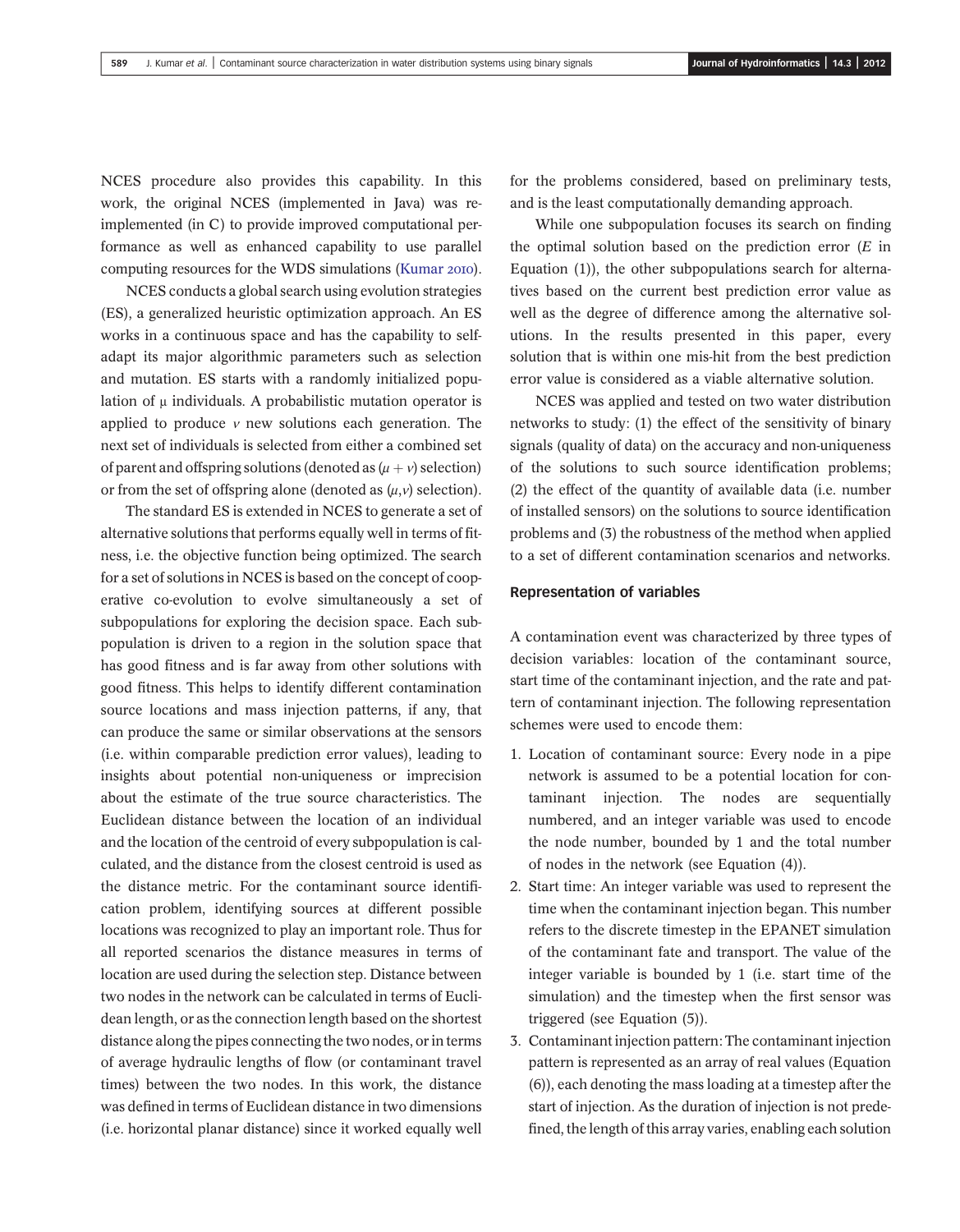to represent contaminant injection patterns of different durations (Equation (7)). The injection pattern is encoded as a linked-list, along with a special feasibility-preserving mutation operator as described below.

### Genetic operators

Except for the integer variable representing the start time, the variables representing the node index of contamination location and contaminant injection pattern contain problem-specific characteristics, which require the use of special adaptive mutation operators as described below.

- 1. Location of contaminant source. When mutating an integer value that represents a node index in the network, a new node index value from among the feasible index set is chosen using a Gaussian-like adaptive mutation (Beyer & Schwefel 2002). The new node index is selected considering topology adjacency and node connectivity. A list of one-node-away connected neighbors, two-nodeaway connected neighbors and so on was first generated to capture the connectivity and adjacency of each node in the WDS network. Then a mutation parameter specifies a random node-connectivity distance between the current node and the child node, and the index for a new node within that distance from the current node is selected randomly from the connectivity/adjacency-preserving list.
- 2. Start time. A simple adaptive Gaussian mutation operator (Beyer & Schwefel 2002) for a bounded integer variable is used.
- 3. Contamination injection pattern. A special mutation operator was designed to operate on this linked-list of real values representing the injection pattern. To allow

the length of this linked-list to be dynamically variable, three different mutation operations were used. One is for the addition of link-items and the other is for the deletion of link-items, both of which change the duration of the pattern. The third mutation operation is a standard Gaussian mutation that changes a real value in the linked-list to modify the contaminant injection rate at the corresponding timestep. While no restrictions are applied to the length of injection pattern, the operator implicitly bounds the injection loading to not extend beyond the end of simulation time. The value of the injection rate during any timestep has a lower bound of zero and a specified upper bound. The mutation operator allows the injection rate to take the value of zero, thus enabling the representation of continuous as well as intermittent contaminant injection patterns.

# ILLUSTRATIVE WATER DISTRIBUTION NETWORK EXAMPLES

#### Networks analyzed

Two networks were modeled and investigated to demonstrate the proposed simulation–optimization method for contamination events representing conservative contaminants. Data for both problems are available in the literature. Using such networks is necessary to compare new methods directly to earlier ones (a practice that has been of great benefit in WDS research through the years). The first case (Network 1) is a test network included with the standard EPANET (Rossman 2000) distribution. Network 1 (Figure  $2(a)$ ) consists of 97 nodes,



Figure 2 | Layout of the Network 1 water distribution network. (a) Network, (b) injection pattern.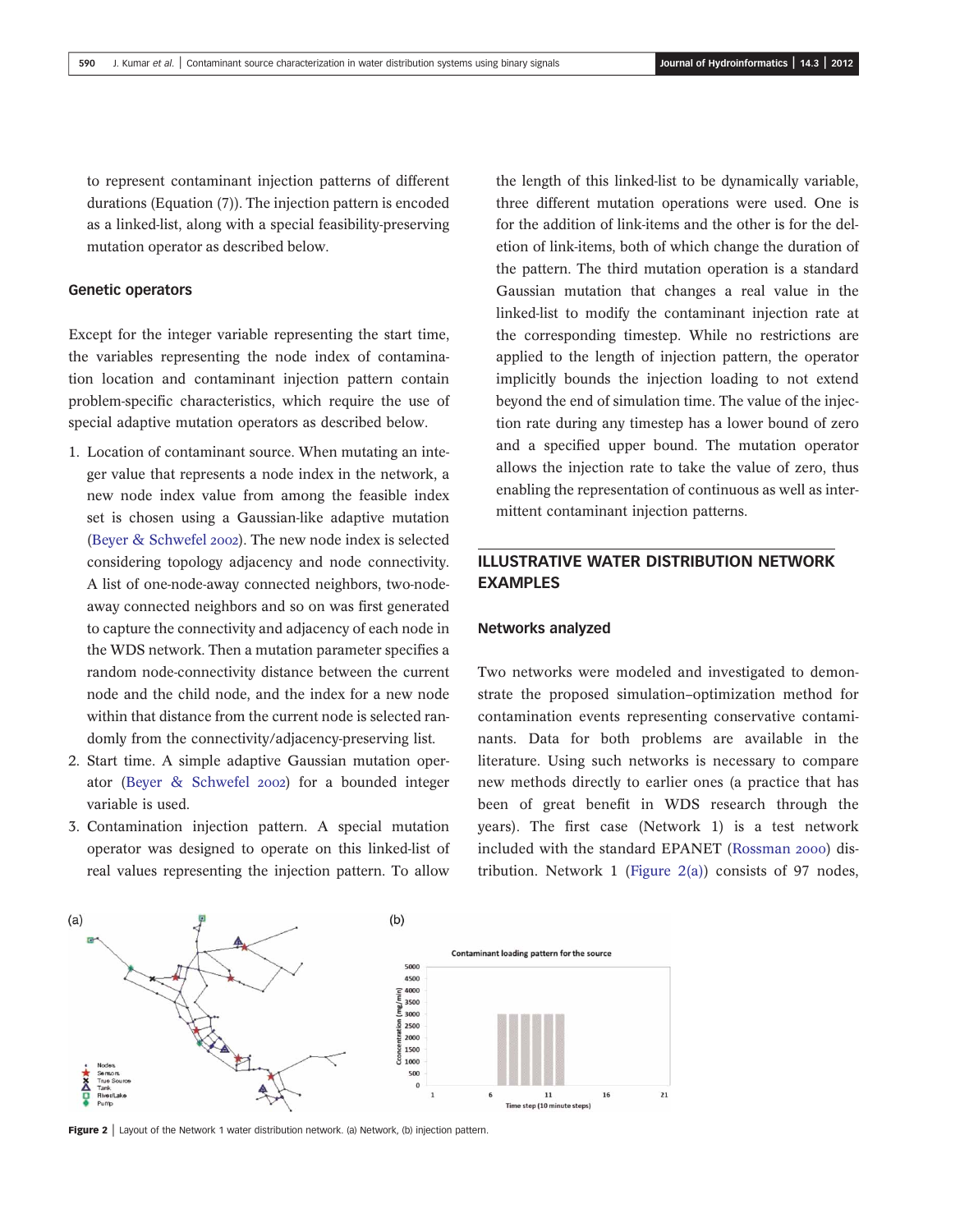including two water supply sources, three tanks and 117 pipes. The network is assumed to have a maximum of six water quality sensors. EPANET was used for simulating the hydraulic and contaminant transport in the network for a period of 24 h starting at 12:00 am. Hydraulic simulations were carried out after every hour and were considered to be at steady state during each hour. Water quality transport simulations were carried out using 10 min timesteps and the measurements were recorded every 10 min.



Figure 3 | Layout of the Micropolis water distribution network.

Table 1 | Details of the scenarios analyzed

The second test network considered is for the virtual city of Micropolis (Brumbelow *et al.* 2007), which represents a realistic municipality capturing the evolution of the infrastructure over many decades. This is a publicly available WDS dataset intended and used for research studies without compromising public security (Figure 3). Micropolis mimics a small city of approximately 5,000 people in a typically rural region that is served by a single elevated storage tank with a capacity of 440,000 gallons (1,670,000 l). The WDS consists of 1,236 nodes, 575 mains (for a total length of 10.1 miles), 486 service and hydrant connections (total length of 7.1 miles), 197 valves, 28 hydrants, eight pumps, two reservoirs and one tank. The 458 demand nodes are composed of 434 residential, 15 industrial and nine commercial/institutional users with diurnal demand patterns that are defined at hourly time intervals.

#### Scenarios analyzed

Network 1 was used to construct several hypothetical contamination scenarios (Scenarios 1–11, Table 1) designed to investigate various aspects of the source characterization problem that is to be solved based on binary signals from a set of sensors.

Scenario 1 was designed to serve as a benchmark for an ideal case in which continuous and accurate concentration measurements of the contaminants are assumed to be

| Scenario     | True source location: Node No. (Network) | <b>Sensor type</b> | Sensor sensitivity (mg/l) | <b>No. of sensors</b> | <b>Contaminant injection pattern</b> |
|--------------|------------------------------------------|--------------------|---------------------------|-----------------------|--------------------------------------|
| $\mathbf{1}$ | 12 (Network 1)                           | Ideal              |                           | 6                     | Continuous (1 h)                     |
| 2            | 12 (Network 1)                           | Binary             | 0.2                       | 6                     | Continuous (1 h)                     |
| 3            | 12 (Network 1)                           | Binary             | 0.1                       | 6                     | Continuous (1 h)                     |
| 4            | 12 (Network 1)                           | Binary             | 0.01                      | 6                     | Continuous (1 h)                     |
| 5            | 12 (Network 1)                           | Binary             | 0.1                       | 6                     | Continuous (1 h)                     |
| 6            | 12 (Network 1)                           | Binary             | 0.1                       | 3                     | Continuous (1 h)                     |
| 7            | 12 (Network 1)                           | Binary             | 0.1                       |                       | Continuous (1 h)                     |
| 8            | 12 (Network 1)                           | Binary             | 0.1                       | 6                     | Intermittent                         |
| 9            | 12 (Network 1)                           | Binary             | 0.1                       | 6                     | Intermittent                         |
| 10           | 20 (Network 1)                           | Binary             | 0.1                       | 6                     | Continuous (1 h)                     |
| 11           | 54 (Network 1)                           | Binary             | 0.1                       | 6                     | Continuous (1 h)                     |
| 12           | 787 (Micropolis)                         | Binary             | 0.1                       | 5                     | Continuous (1 h)                     |
| 13           | 653 (Micropolis)                         | Binary             | 0.1                       | 5                     | Continuous (1 h)                     |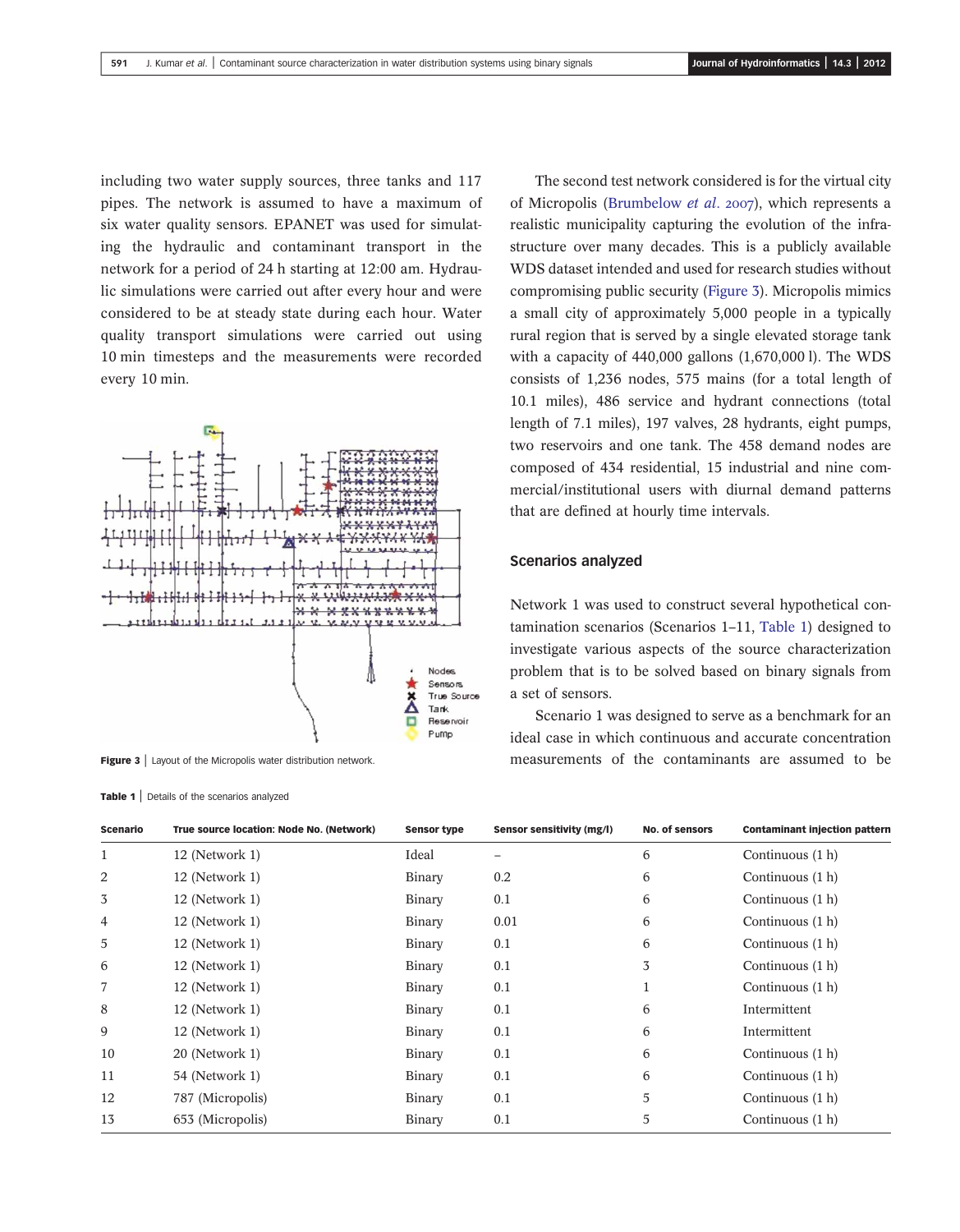available at the water quality sensors. The sum of the squared error between the actual and simulated concentrations at the sensors was used as the metric to be minimized in the optimization problem. Equation (8) represents the mathematical formulation of the objective function for this scenario:

Minimize 
$$
E = \sum_{i=1}^{N_s} \sum_{t=1}^{T_s} (C_{i,t}^S (L, T_0, C_0) - C_{i,t}^a)^2 m g^2 / l^2
$$
 (8)

In Scenarios 2, 3 and 4, the sensitivity of the sensors was set at 0.2, 0.1 and 0.01 mg/l, respectively, to examine the impact of increasing sensor sensitivity on the accuracy and degree of non-uniqueness of the solutions to the source characterization problem. The effect of the quantity of available data was studied in Scenarios 5, 6 and 7 using observation data from six sensors, three sensors and one sensor, respectively. Scenarios 8–11 were designed to test the methodology for a range of different contaminant injection instances and to assess the robustness and general applicability of the method. While a continuous and uniform contaminant injection (i.e. a constant mass injection pattern active for 1 h) scenario was used for Scenarios 2–7, the ability to solve the problem for non-uniform and discontinuous contaminant injection scenarios was analyzed in Scenarios 8 and 9, respectively. To study the performance of the procedure when the contamination source location varies, Scenarios 10 and 11 were analyzed with sources located in different regions of Network 1. For Scenarios 1–11, the contamination injection was assumed to start at 1:00 am (i.e. at timestep 7) (Figure  $2(b)$ ) and was assumed to be active for a 1 h period. To evaluate the applicability of the proposed procedure for other networks, Scenarios 12 and 13 (described later) were analyzed using a contamination event in the Micropolis network.

For each potential solution (i.e. the source characteristics) in the NCES search, the EPANET model was run to predict the concentration values at the sensors. For all scenarios except Scenario 1, these concentration values were then filtered and converted to a simulated binary signal indicating the presence or absence of contamination at each sensor. The actual binary signal from a sensor was generated for the true contamination event again using EPANET simulations; however, in real applications, these observations would be the sensor readings obtained from measurements. When the simulated signal and the actual binary signal at each sensor and each observation time point do not match, the mis-hit count was incremented by one, as expressed in Equation (1).

In most scenarios involving Network 1 (Scenarios 1–5 and 8–11), the search was conducted to identify up to five alternative potential solutions by including five subpopulations in NCES. For the Network 1 scenarios with fewer sensors (Scenarios 6 and 7) and the larger Micropolis network (Scenarios 12 and 13), 50 subpopulations were used. For all scenarios, the number of subpopulations was chosen to be sufficiently large to accommodate the maximum possible number of non-unique solutions that differ in source locations and have no more than one mis-hit higher than that of the best solution. Subpopulation 1 was designed to search for the solution with the minimum number of mishits, while the other subpopulations were set to search for alternative solutions that are maximally different from each other and have no more than one mis-hit over the lowest number of mis-hits (i.e. the minimum objective function value for Subpopulation 1). The NCES algorithmic parameters used in this study are shown in Table 2.

Table 2 | Algorithmic parameter settings for the NCES algorithm

| <b>Parameter</b>                             | <b>Setting</b>                                                           |
|----------------------------------------------|--------------------------------------------------------------------------|
| Population size $(\mu)$                      | 200 (Network 1), 400 (Micropolis)                                        |
| Individuals created by mutation $(v)$        | 200 (Network 1), 400 (Micropolis)                                        |
| Number of subpopulations                     | 5 (Network 1, Scenarios 1–5 and 8–11), 50 (Scenarios 6–7 and Micropolis) |
| Mutation strength for self adaptive mutation | 0.5                                                                      |
| Number of generations                        | 100 (Network 1), 50 (Micropolis)                                         |
| Feasibility criteria                         | Objective function value of best individual of first subpopulation $+1$  |
| Number of random trials                      | 50 (Network 1), 10 (Micropolis)                                          |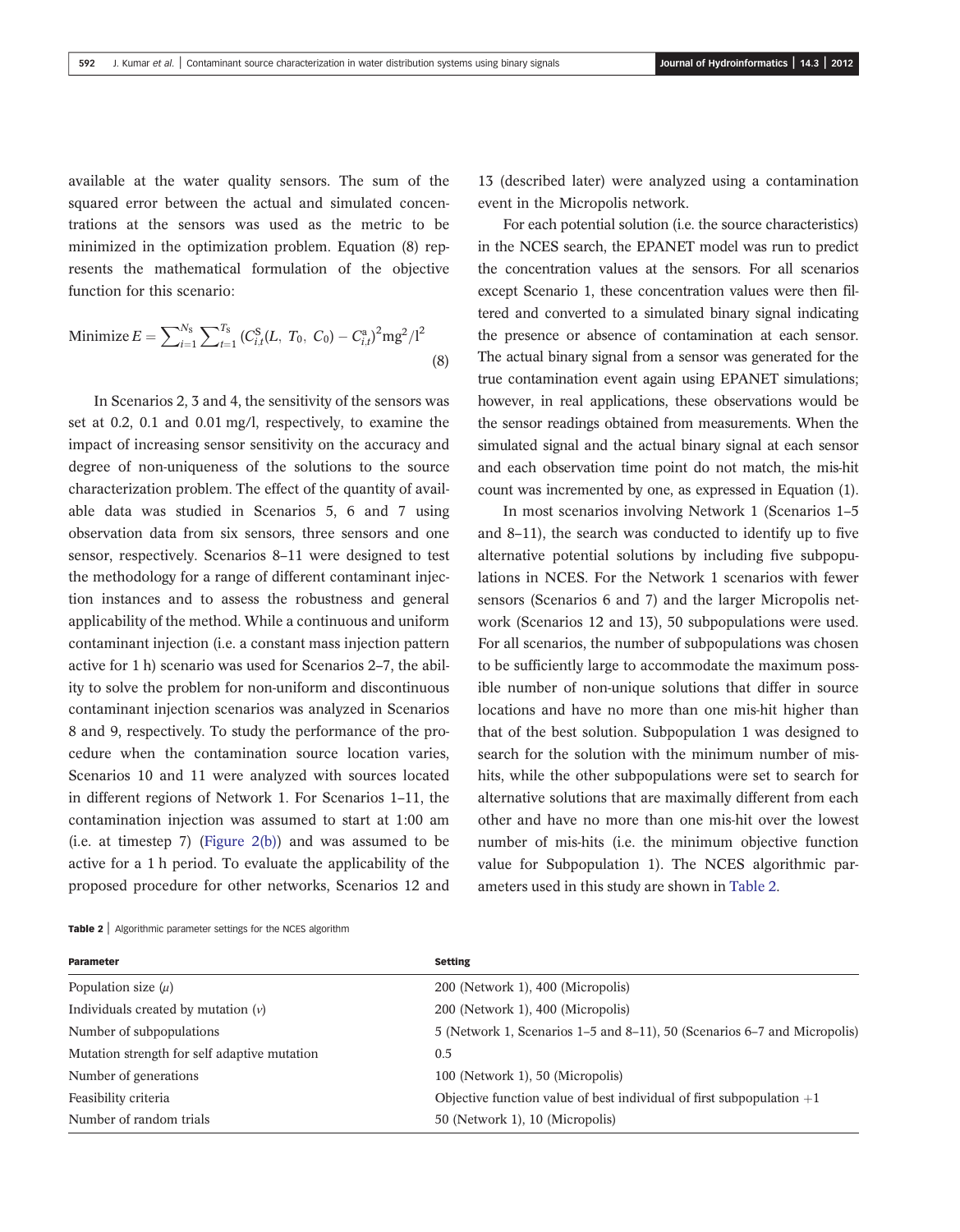### RESULTS

For each scenario reported in this section (i.e. Scenarios 1–11), 50 random trials were carried out to assess the robustness of the solution approach. For each trial, prediction error was calculated using Equation (1) for all scenarios except for Scenario 1 where Equation (8) was used. The summary statistics as well as a detailed description of a representative solution are presented, and the following statistics are also reported: (1) prediction error in Subpopulation 1 (which is tasked to search for the minimum error solution); (2) number of solutions with non-unique source locations and (3) locations of all the feasible non-unique solutions identified in the 50 random trials. In the ensuing results and discussion, every feasible alternative with a different source location is counted as a non-unique solution, but the corresponding start time is reported as part of the results.

## Ideal water quality sensor measurements (based on Scenario 1)

The results for Scenario 1 described below are based on the sets of five alternative solutions obtained for each of the 50 trials. Solutions with a prediction error that is no more than 110% of the best prediction error were accepted as feasible alternative solutions. In every trial, the first subpopulation, designated to search for the solution with the least prediction error, always identified the true source location (i.e. Node 12). The median prediction error of the best solution was 0.217 mg<sup>2</sup>/l<sup>2</sup> with a range of 0.088-0.476 mg<sup>2</sup>/l<sup>2</sup>. Figure 6 shows the statistical distribution of the prediction error of this solution among the trials. The small standard deviation in prediction error among the 50 trials shows that the NCES algorithm gives consistent performance from trial to trial (i.e. the algorithm is reasonably robust). The source location and the contaminant injection start time for the set of feasible alternative solutions obtained for a typical trial are presented in Table 3 and the injection patterns are shown in Figure 4. No more than three feasible alternative solutions (with source locations at Node 10, Node 12 or Node 86) were identified in the 50 trials. The median number of feasible alternative solutions was one with a range of 1–3 (the corresponding mean was 1.10 with a standard deviation of 0.36), illustrating that no other alternative

Scenario Solutions (location, start time) No. of mis-hits 1 (12, 7) 0.195<sup>a</sup> 2 (12, 7) 0  $(12, 7)$  1 (86, 10) 0  $3(12, 8)$  0 (86, 9) 1  $(12, 8)$  1 4  $(12, 7)$  0  $(12, 6)$  1

**Table 3** The source location and injection start time of the non-unique solutions

obtained for a typical trial for Scenarios 1–4

<sup>a</sup>Sum of squared error mg<sup>2</sup>/l<sup>2</sup> since binary signals were not used in this scenario.



Figure 4 | Contamination injection patterns for a typical solution for Scenario 1 and the true source.

besides the best solution was found for most trials (Figure 7). In the 50 trials, feasible solutions were identified at locations 10, 12 and 86 with an average error of 0.476, 0.228 and 0.309 mg<sup>2</sup>/l<sup>2</sup>, respectively. Even in the case of ideal sensors with error-free continuous measurements, the number of sensors (six in this scenario) and their placements in the network are insufficient to precisely identify the source characteristics, resulting in non-unique solutions at three locations in the network. The two alternative locations (Nodes 10 and 86) (Figure 5(a)) identified in the 50 trials are adjacent to the true source location (Node 12) in the network.

# Effects of varying data quality (based on Scenarios 2, 3 and 4)

Scenarios 2–4 were run with different values of sensor sensitivity to study the effect of data quality (due to different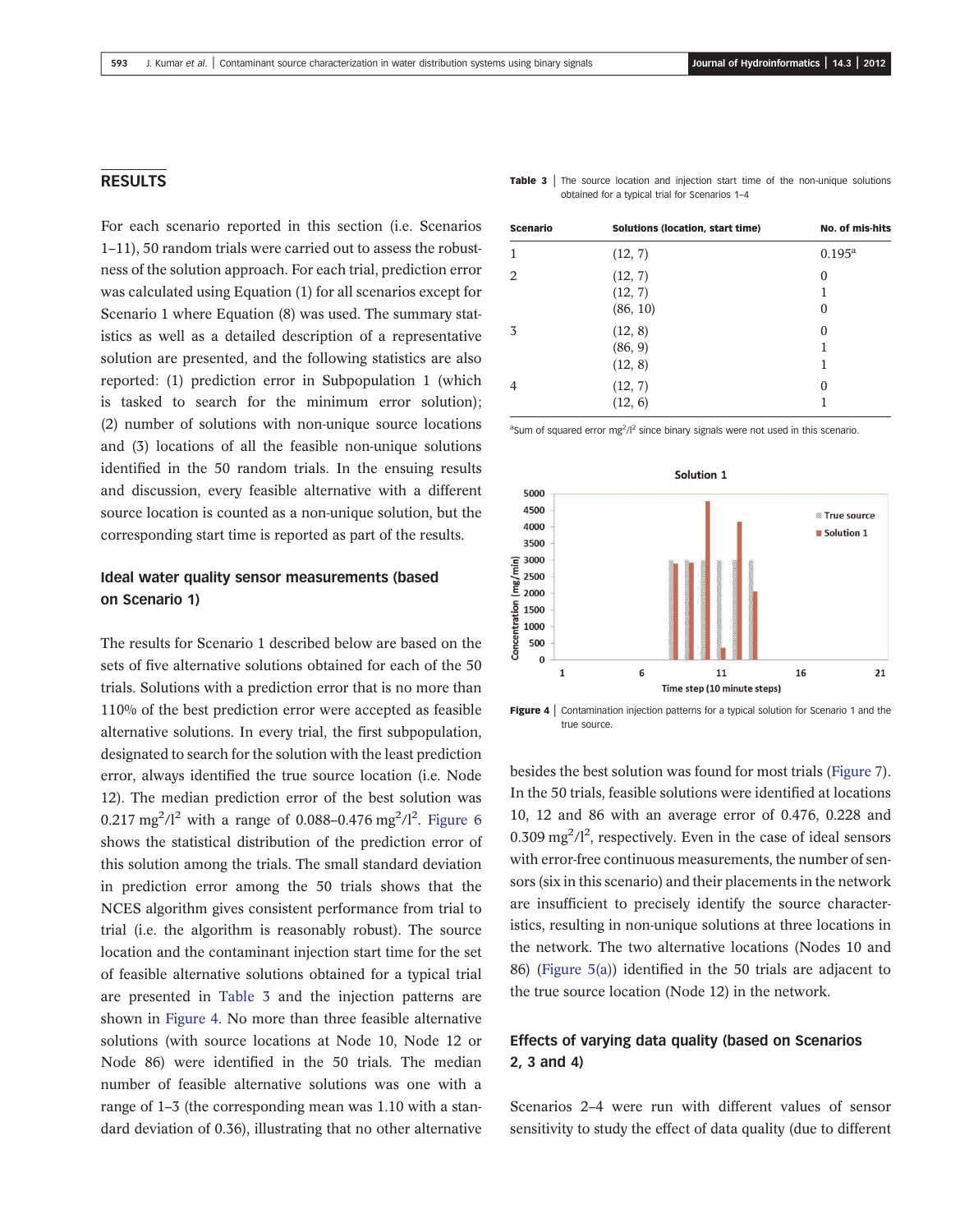

Figure 5 | Potential contamination source locations identified by the set of non-unique solutions for Scenarios 1–4.



Figure 6 | Prediction error distribution of the best solutions obtained for the 50 trials. Horizontal bar (in red) indicates the median, the box indicates the mid 50% and the whiskers indicate the range. The absence of box and whisker for Scenarios 2 and 3 indicates that for nearly all trials the prediction error was zero mis-hits.

degrees of data filtering in the sensor) on the level of non-uniqueness. In each case, 50 random trials were run to assess the number of alternative solutions and the relative

locations of the source nodes associated with the nonunique solutions.

#### Scenario 2: sensor sensitivity =  $0.2$  mg/l

In each of the 50 trials, at least one solution among the set of alternative solutions matched the observation data perfectly (i.e. no mis-hit) as shown in Figure 6. Table 3 shows a representative result for this scenario. In this case, the location and start time of the best solution were identical to those of the true source but the injection pattern was different from that of the true source. The source location (Node 86) of a non-unique solution is adjacent to the true source location, but with a perfect prediction of the observation data. Another solution with the source location and start time the same as those of the true source was identified, but it had a different contaminant injection pattern, resulting in one mis-hit in the observation data. Based on 50 trials, the median number of feasible alternative locations was two with a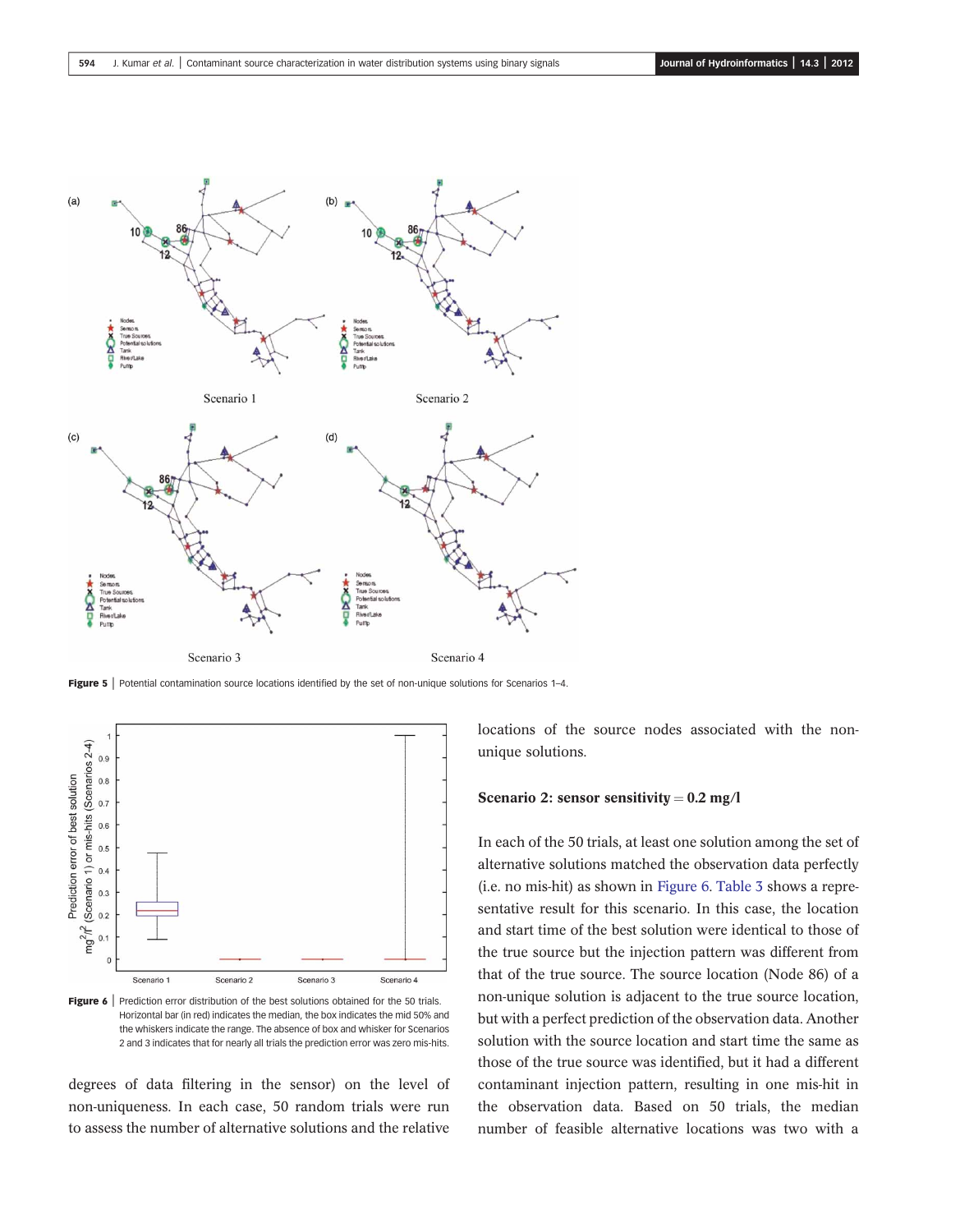

**Figure 7** Distribution of the number of non-unique locations obtained for the 50 trials. Horizontal bar indicates the median, the box indicates the mid 50% and the whiskers indicate the range. The absence of box for Scenarios 1, 2 and 4 indicate that most solutions corresponded to the median.

range of 1–3 (Figure 7); the corresponding mean was 2.12 with a standard deviation of 0.48. The three feasible locations over all trials are shown in Figure 5(b). This demonstrates that, for a low resolution sensor, one could expect a higher number of non-unique locations.

#### Scenario 3: sensor sensitivity =  $0.1$  mg/l

The key aspects of the solutions for a representative trial for this scenario with improved sensor sensitivity are shown in Table 3. A solution identified at the true source location (Node 12) had a start time of 8 (instead of the true start time of 7), but perfectly matched the observation data. The second solution was identified at an adjacent location (Node 86) and matched the observation data with only one mis-hit. The third solution that was identified at the true source location matched the observation data with a single mis-hit. A solution perfectly matching the observed data (i.e. no mis-hit) was always identified among the set of feasible solutions obtained for each of the 50 trials (Figure 6). The two locations (i.e. Nodes 12 and 86) of alternative solutions are shown in Figure 5(c). Based on the 50 trials, the median number of alternative locations was just 1 with a range of 1–2 (Figure 7); the corresponding mean was 1.46 with a standard deviation of 0.50. When compared to Scenario 2, this represents a reduction in non-uniqueness due to the increased resolution of the sensor.

#### Scenario 4: sensor sensitivity =  $0.01$  mg/l

Table 3 shows a summary of the key characteristics of a representative solution obtained for this scenario with the most sensor sensitivity. The best solution in the first subpopulation perfectly matched the source location and start time of the true source. One other solution was identified, which had the same source location as the true source but with a start time of 6 (instead of 7). In the 50 trials, the best solution was found with a median prediction error of zero mis-hits with a range of 0–1, as shown in Figure 6. All trials identified the true source location as the only feasible location (Figures 5(d) and 7). This represented a further reduction in non-uniqueness due to the increased sensitivity of the sensor.

#### Comparison of Scenarios 2, 3 and 4

The Scenario 2, 3 and 4 results, as summarized in Figures 6 and 7, show the trends in the accuracy of solutions and degree of non-uniqueness as the level of sensitivity of the sensors increases. The first subpopulation, which was dedicated to search for the best solution, was able to obtain a perfectly matching solution (zero mis-hits) in all trials of Scenarios 2 and 3 and in most trials of Scenario 4 (Figure 6). This is because it is easier to match the observation data perfectly in low-resolution sensors (Scenarios 2 and 3) due to the filtering effect. Conversely, one would expect the solutions to be more error-prone (thus show more nonuniqueness) with decreasing resolution in filtering of the sensor signals. As the sensor sensitivity increases, the number of non-unique solutions decreases (Figure 7). Correspondingly, the prediction error at the true source decreases while at the other potential sources the prediction error increases (Table 4), helping to rule out the non-unique solutions that are not at the true source location.

# Effect of varying data quantity (based on Scenarios 5, 6 and 7)

#### Scenarios 5, 6 and 7

The amount of data available for characterizing the source has a significant impact on the source identification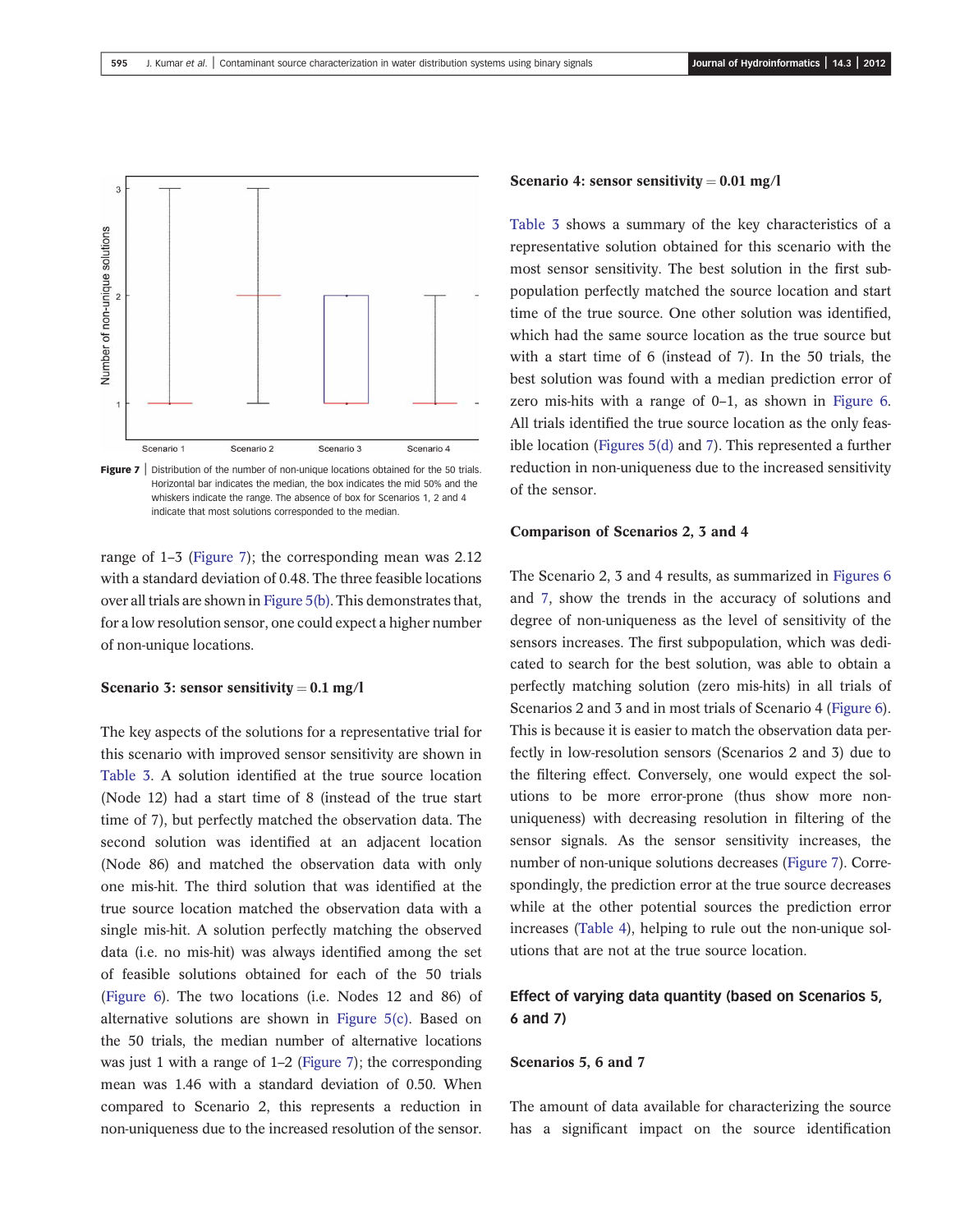| <b>Table 4</b> The average prediction error (number of mis-hits) for non-unique sources |  |
|-----------------------------------------------------------------------------------------|--|
| located at Nodes 10, 12, and 86                                                         |  |

| Location | <b>Scenario 2</b> | <b>Scenario 3</b> | <b>Scenario 4</b> |
|----------|-------------------|-------------------|-------------------|
| Node 10  | 1.0               | $N/A^a$           | $N/A^a$           |
| Node 12  | 0.671             | 0.523             | 0.347             |
| Node 86  | 0.550             | 1.0               | N/A <sup>a</sup>  |

aNo feasible solution with no more than one mis-hit was found.

problem, which was studied using several scenarios with different numbers of sensors. Scenarios 5, 6 and 7 include six sensors, three sensors and one sensor, respectively, and the sensitivity of all the sensors was assumed to be 0.1 mg/l. Scenario 5 is the same as Scenario 3 and, for Scenarios 6 and 7, 50 subpopulations were used. All other parameters were the same as in previous scenarios. It was observed that, as the amount of data decreases with the decreasing number of sensors, the number of alternative solutions that fit the observations (thus the degree of nonuniqueness) increases. The median number of alternative locations was 1, 5 and 5 for the six-sensor, three-sensor and one-sensor cases, respectively. Figures 8–10 show the alternative source locations in the network for Scenarios 5–7, respectively, and the overall number of locations where alternative sources were found was 2, 13 and 13 for Scenarios 5–7, respectively.



Figure 8 | Potential contamination source locations identified for the six-sensor case (Scenario 5).



Figure 9 | Potential contamination source locations identified for the three-sensor case (Scenario 6).



**Figure 10** | Potential contamination source locations identified for the one-sensor case (Scenario 7).

In the three-sensor scenario (Scenario 6), contamination was detected at only one sensor, which was the same location as where the sensor was placed in the one-sensor scenario (Scenario 7). Thus, active detection observations were the same in both cases. The no-detection signal at the other two sensors in Scenario 6 is additional information that is available and used when reconstructing the source characteristics. This leads to some differences in the overall results of the two scenarios, resulting in slightly different sets of nodes for the 13 locations.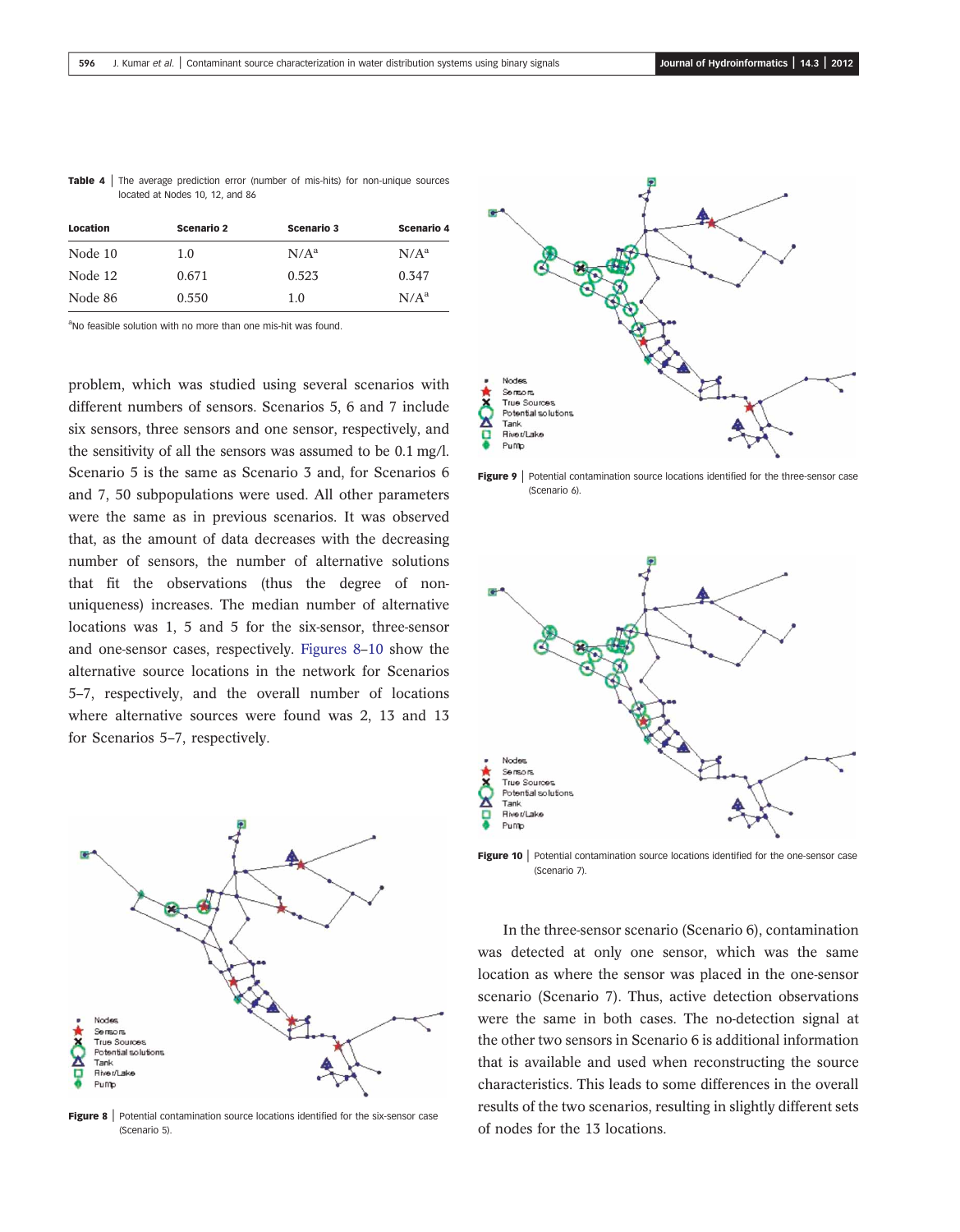

Figure 11 | Intermittent contaminant injection pattern used in Scenario 8(a) and Scenario 9(b).

### Effect of different contamination scenarios (based on Scenarios 8–11)

### Scenarios 8 and 9: intermittent contaminant injection patterns

To test the applicability of the method to different source characteristics, different mass injection patterns were considered in Scenarios 8 and 9, where two different intermittent contaminant injection scenarios were used (Figure 11). For both scenarios, Node 12 was chosen as the true source location and six sensors with a sensitivity of 0.1 mg/l were assumed to be present in the network (Table 1).

For both the scenarios, feasible solutions contained the true source location (Node 12) or an adjacent node (Node 86). For Scenario 8, the best solution in the first subpopulation had an average prediction error of 1.0 mis-hits over the 50 trials and a standard deviation of 1.069 mis-hits. The median number of non-unique solutions was 1 with a range of 1–2. Similarly, for Scenario 9, the average prediction error of the best solution was 0.64 mis-hits (with a standard deviation of 0.942 mis-hits), and the median number of non-unique solutions was 1, with a range of 1–2. Comparing the two scenarios, one can surmise that the two injection patterns are not sufficiently different to cause a change in source location because the same two locations (Nodes 12 and 86) were identified as possible solutions in both scenarios.

#### Scenarios 10 and 11: different source locations

To test the ability to identify a contaminant source at different locations in the network, in Scenarios 10 and 11 the



Figure 12 | Potential contamination source locations identified for Scenario 10.

source was placed at Node 20 and Node 54, respectively (Figures 12 and 13). The contaminant injection pattern was the same as in Scenarios 1–7. Six sensors with a sensitivity of 0.1 mg/l were placed at the same locations as before in Scenarios 1–4.

For Scenario 10, where the source was located at Node 20, a solution with the true source location and a set of nonunique solutions with five other locations (Nodes 13, 16, 17, 18 and 85), all of which are close to the true source location (Table 5, Figure 12), were found. A perfect-fit (i.e. no mis-hit) solution was identified by the first subpopulation during each of the 50 trials. As shown by Solution 1 in Table 5, a perfect fit in the objective space does not necessarily imply that the solution obtained in the decision space is the same as the true case. In this case, both the location (Node 18) and start time (11) were different from the true source characteristics (located at Node 20, with a start time of 7). This is expected since the loss of information in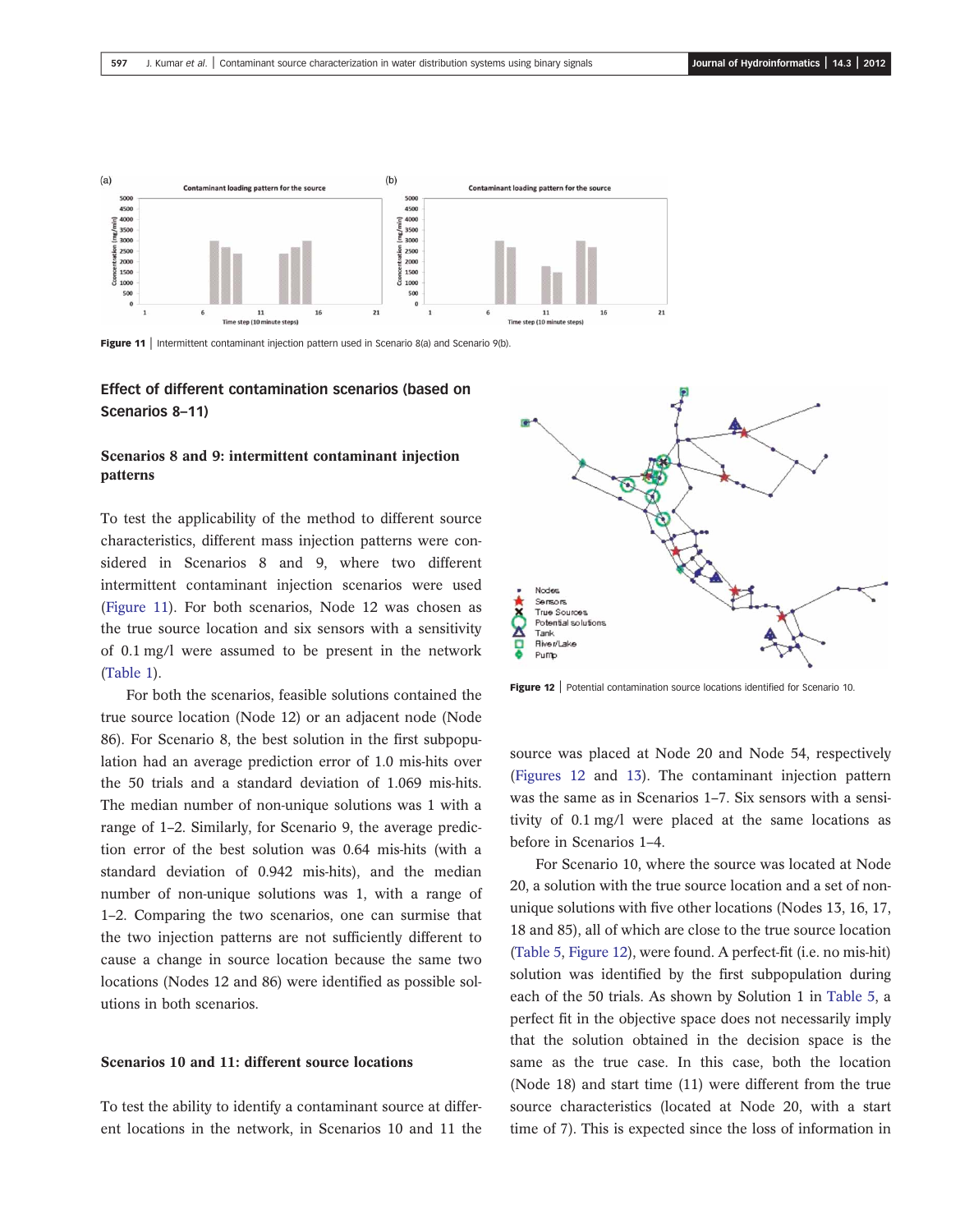

Figure 13 | Potential contamination source locations identified for Scenario 11.

Table 5 | The set of solutions obtained for a typical trial for Scenario 10

| <b>Solution</b> | Location | <b>Start time</b> | No. of mis-hits |
|-----------------|----------|-------------------|-----------------|
| 1               | 18       | 11                |                 |
| 2               | 17       | 12                |                 |
| 3               | 13       | 11                |                 |
| $\overline{4}$  | 85       | 11                |                 |
| 5               | 20       | 8                 |                 |

Table 6 | The set of solutions obtained for a typical trial for Scenario 11

| <b>Solution</b> | Location | <b>Start time</b> | No. of mis-hits |
|-----------------|----------|-------------------|-----------------|
| $\mathbf{1}$    | 54       |                   |                 |
| 2               | 18       | 2                 |                 |
| 3               | 17       | 2                 |                 |
| $\overline{4}$  | 17       | 5                 |                 |
| 5               | 17       |                   |                 |

a binary signal contributes to non-unique solutions that perfectly match the observation data. The median number of alternatives was 3, with a range of 2–5, which signifies a high degree of non-uniqueness.

In Scenario 11 where the true source was located at Node 54, non-unique solutions were identified at the true source location along with four other locations (Nodes 16, 17, 18 and 88) (Table 6, Figure 13). A perfect-fit solution was identified by the first subpopulation in all 50 random trials. The median prediction error of solution was 1 mishit with a range of 0–1. The median number of alternative locations was 3, with a range of 1–5, again signifying a high degree of non-uniqueness. Although the same set of sensors are used as in the other scenarios, the high level of non-uniqueness exhibited by Scenarios 10 and 11 underscore the importance of sensor placement for contamination detection and source characterization associated with a wide range of contaminant source locations.

# Testing for a different water distribution network (based on Scenarios 12 and 13)

For simulating the contamination scenario in the Micropolis network, water quality simulations were carried out using 5 min timesteps with EPANET. Five sensors with a sensitivity of 0.1 mg/l were included in the network (Figure 14). Presented here are two scenarios, Scenario 12 and Scenario 13, with the contamination source located at Node 787 and Node 653, respectively. In both scenarios the contamination source was assumed to be active for 1 h starting at 12:00 am (i.e. at timestep 1) with an injection pattern as shown in Figure 15. For each scenario, the source characterization method was applied with 50 subpopulations to search for a maximum of 50 alternative (non-unique) solutions. Solutions within a single mis-hit from the best solution were



Figure 14 | Layout of the Micropolis water distribution network.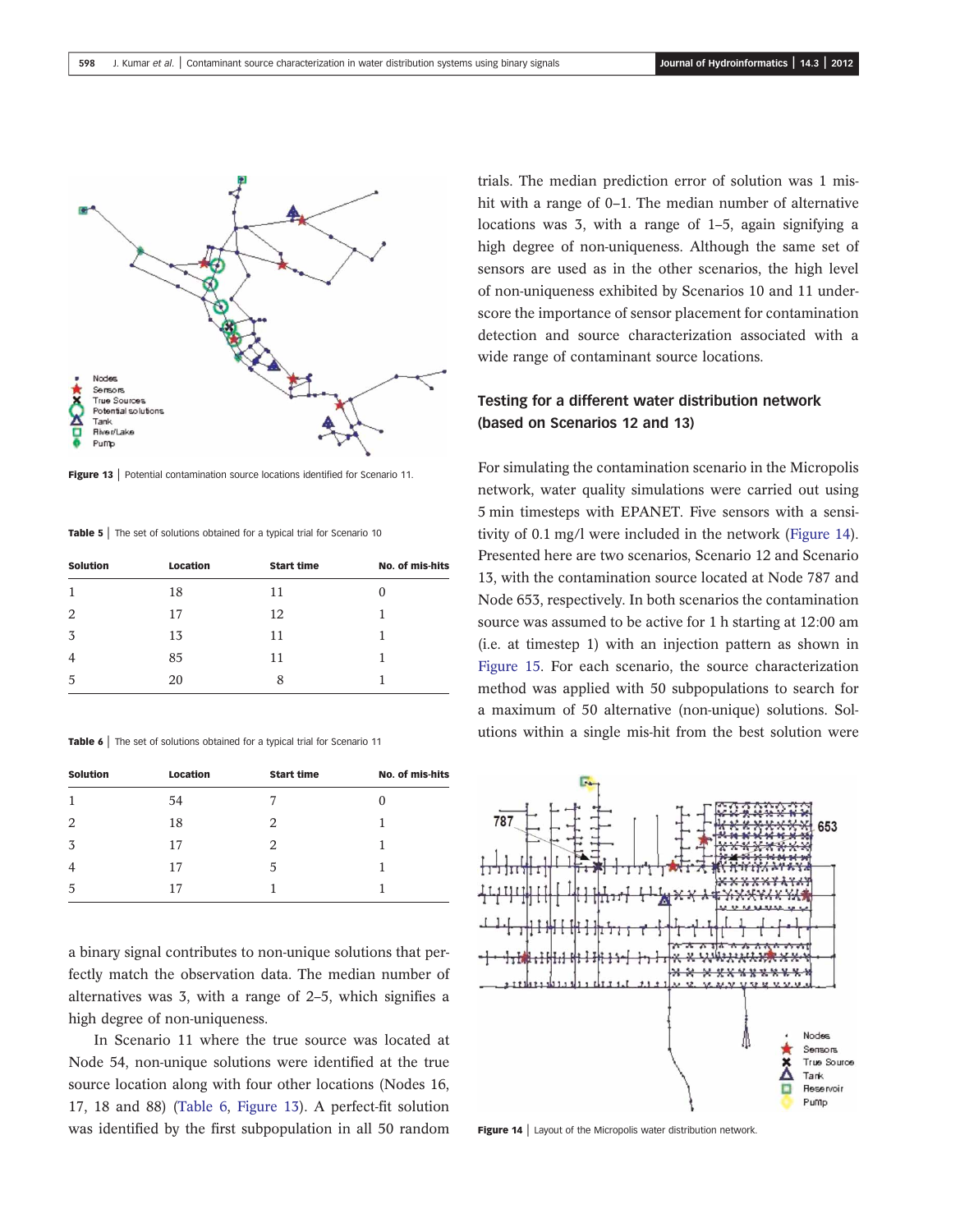

Figure 15 | Contamination injection pattern for the true source in Scenarios 12 and 13.

accepted as a feasible solution to the problem. The statistics of the solutions obtained for 10 random trials are reported for each scenario.

# $\mathbf{x}$ <u>xxxxxxxx</u> Nodes п Sensors True Source Potential solutions x Tark Reservoir о Pump

### Scenario 12

In this scenario, the contaminant source was located at Node 787 with a contaminant injection pattern as shown in Figure 15. Because the contaminant source is close to the source of water in the network, the contaminant spreads out to a large section of the system and is detected at all five water quality sensors. In each trial, the best solution had a prediction error of 0 mis-hits (perfect match). The median number of alternatives was 14, with a range of 13–14. In each trial, the true source location was always identified and among the 10 trials, 13 other non-unique source locations were identified (Figure 16).

#### Scenario 13

In this scenario, the contaminant source was located at Node 653 with a contamination injection pattern as shown in Figure 15. Again, 10 random trials were carried out. The true source location was identified by the solutions for all 10 trials. As in Scenario 12, the best solution in each trial had a prediction error of 0 mis-hits. In all trials, the median number of alternatives was 35, with a range of 33–40. Among the 10 trials, in addition to the true source location, 7 alternative locations were identified (Figure 17).

Results for Scenarios 12 and 13 demonstrate that the methodology described in this paper is able to identify

Figure 16 | Potential contamination source locations (the true source location and 13 others) identified in the 10 random trials for Scenario 12.



others) identified in the 10 random trials for Scenario 13.

potential solutions to the contaminant source characterization problem for the Micropolis example, which represents a medium-sized water distribution network. Besides consistently identifying the true source locations, it was also able to identify a set of non-unique solutions that are expected to fit the limited observations. It is interesting to note that the set of non-unique source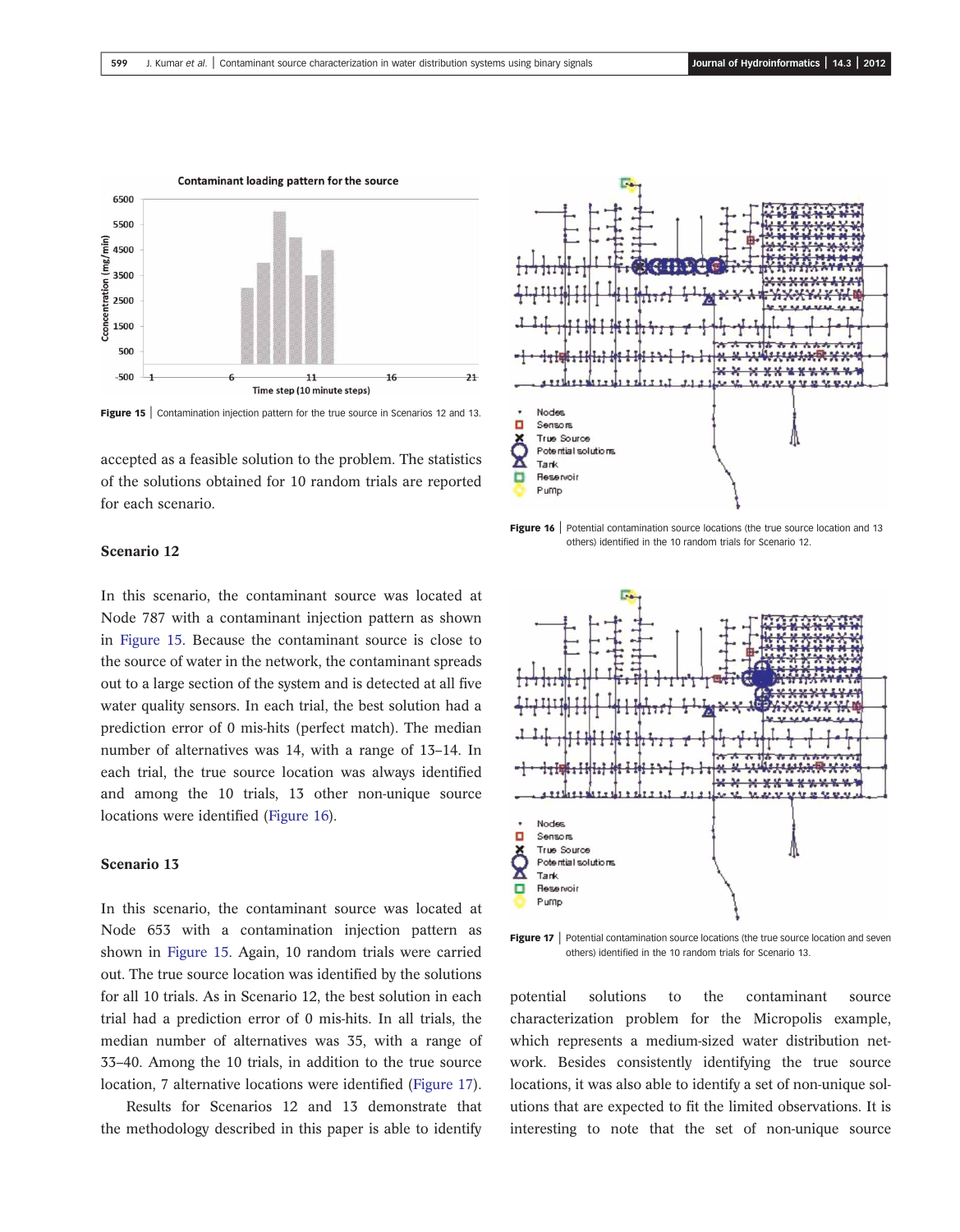locations is concentrated around the true source location, potentially helping to pinpoint an area of the network where the true source is located.

### COMPUTATIONAL IMPLEMENTATION

The methodology described above was implemented as part of an integrated parallel simulation–optimization framework designed to use high performance computing resources. A customized parallel EPANET 'wrapper' that allows for multiple but independent evaluations of EPANET on parallel computing resources was developed using the Message Passing Interface (MPI) (Gropp et al. ). The ES-based optimization algorithm was also designed and implemented for execution in a parallel computing environment. The parallel ES-based optimization algorithm and the MPI-enabled parallel EPANET simulator were coupled within the parallel simulation–optimization framework. All results presented in the paper were carried out using this parallel framework implemented on a Linux-based cluster computing environment. For the simulations performed in this study, typical computation time for the smaller network (97 nodes, 100,000 EPANET simulations per trial) was 166.00 s and the time for the larger network (1,257 nodes, 1,000,000 EPANET simulations per trial) was 8,820.00 s using 12 processors of an Opteron cluster. Details of the parallel framework and computational results can be found in Chapters 5, 6 and 7 of the thesis by Kumar  $(20I0)$ .

# **CONCLUSIONS**

This paper presents an evolutionary algorithm-based methodology for characterizing a pollutant source during a contamination event in a WDS that is being monitored using a set of sensors that report binary signals indicating the presence/absence of contamination. The source characteristics were reconstructed using these binary signals.

The accuracy of contaminant source characterization depends primarily on the amount and quality of the data available. The effects of sensor sensitivity on the accuracy and degree of non-uniqueness were studied. It was observed that the decrease in sensitivity of the sensors leads to a reduction in accuracy and an increase in the level of nonuniqueness in source prediction. Further, a decrease in the quantity of data resulted in an increase in the level of nonuniqueness. Extremely low quantity and quality of the available data may make it impossible to reasonably resolve the contamination source characteristics (i.e. precisely predict the source characteristics), but still help to pinpoint a small region of the WDS network where the source could potentially be found. The methodology was tested for a range of different contamination scenarios to establish its robustness. The methodology was able to resolve the contaminant source to a small subset of possible locations while identifying the true source in all cases.

The methods and results of these investigations that were based on binary signals from water quality sensors can be applied to process filtered information that is utilized and analyzed in other instances such as event detection methods (Guralnik & Srivastava 1999; Hart et al. 2007; McKenna et al. 2007; Uber et al. 2007). The solution of the source identification problem is highly computing-intensive, especially for larger networks. Methods such as network backtracking (Shang et al. 2002; De Sanctis et al. 2010) and logistics regression modeling (Liu  $et$  al. 2011b) can be used as prescreening tools to reduce the search space and reduce the computational efforts required by the optimization algorithms. Even when the number of sensors available in a network is small, these prescreening tools can effectively eliminate many nodes as potential source locations, efficiently reducing the complexity of the contamination characterization problem. While the focus of the work presented in this paper was to address the contamination source identification problem, the ES-based optimization methodology for identifying a set of alternative solutions can applied for the other WDS problems where a similar non-uniqueness issue is encountered; e.g. water quality sensor placement problems (Ostfeld et al. 2008; Tryby  $et al. 20I0.$ 

New sensor technologies provide the capability for the real-time collection of sensor network data through SCADA systems. An extended adaptive dynamic version (ADOPT) of the ES-based optimization methodology (Liu et al. 2011a) can effectively use the real-time data to provide the best estimate for the contaminant source characteristics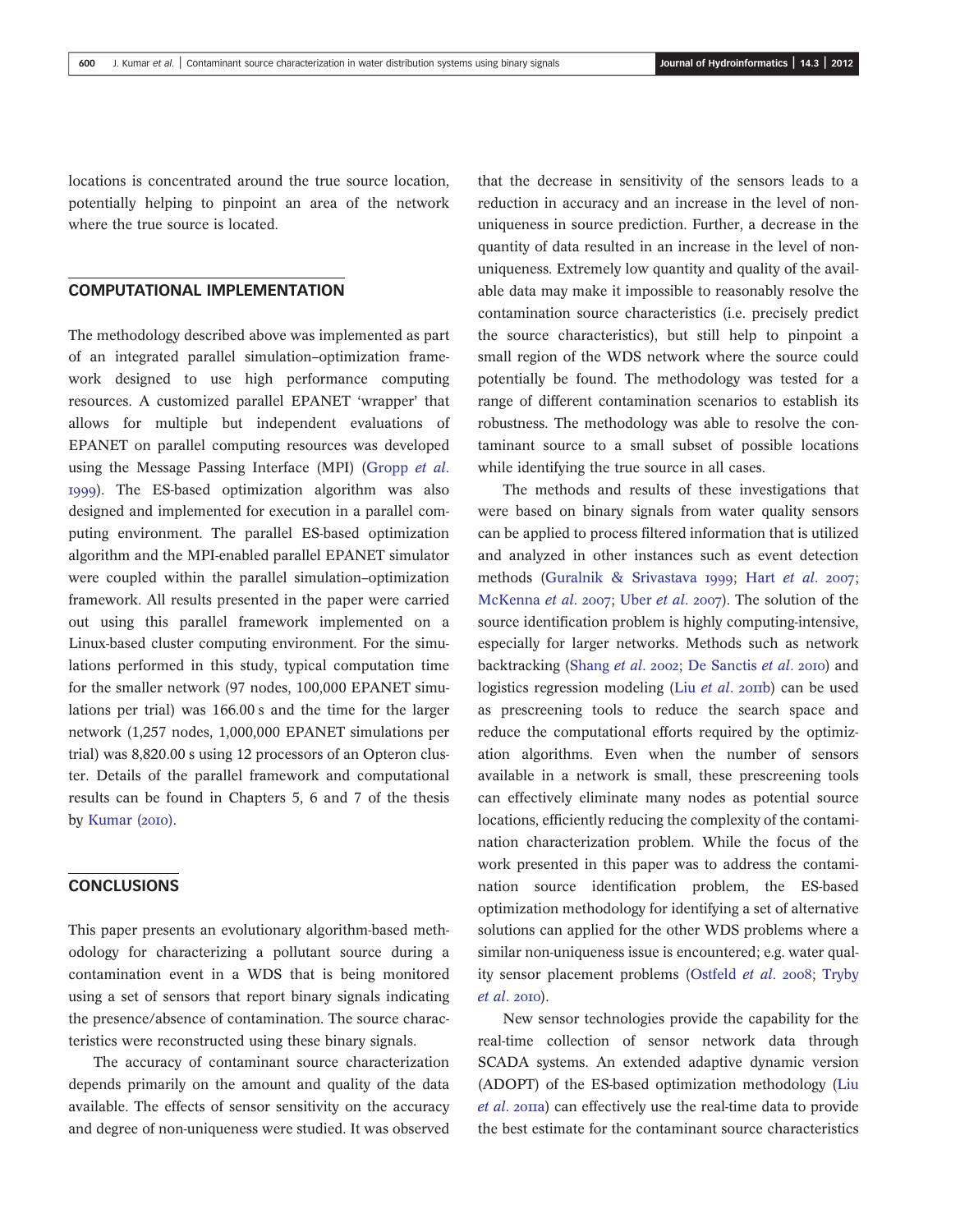using the data available at any given point of time; the estimate of the contaminant characteristics can be updated with streaming sensor data. The ADOPT method assumes, however, the availability of continuous sensor data. The methods and results from the binary signal-based source characterization can be integrated with the ADOPT approach to investigate dynamic source characterization using binary signals. While almost all past studies and the work presented in this paper treat the contaminant as conservative, more work is needed to understand the effects of contaminant reactivity on the ability to solve the contaminant characterization problem. Preliminary results (Kumar ) suggest that the approach is computationally tractable.

### ACKNOWLEDGEMENTS

This work was supported by the National Science Foundation (NSF) under grant no. CMS-0540316 from the Dynamic Data Driven Analysis System (DDDAS) program. This document describes activities performed under contract no, De-AC0500OR22750 between the US Department of Energy and Oak Ridge Associated Universities. All opinions expressed in this report are the authors' and do not necessarily reflect policies and views of the US Department of Energy or the Oak Ridge Institute for Science and Education.

### **REFERENCES**

- Beyer, H. G. & Schwefel, H. P. 2002 [Evolutionary strategies: a](http://dx.doi.org/10.1023/A:1015059928466) [comprehensive introduction.](http://dx.doi.org/10.1023/A:1015059928466) Natural Comput. 1 (1), 3–52.
- Brumbelow, K., Torres, J., Guikema, S., Bristow, E. & Kanta, L. 2007 Virtual cities for water distribution and infrastructure system research. In: World Environmental and Water Resources Congress (ed. K. C. Kabbes), Tampa, FL. ASCE, Reston, VA.
- De Sanctis, A. E., Shang, F. & Uber, J. G. 2010 [Real-time](http://dx.doi.org/10.1061/(ASCE)WR.1943-5452.0000050) identifi[cation of possible contamination sources using](http://dx.doi.org/10.1061/(ASCE)WR.1943-5452.0000050) [network back tracking methods](http://dx.doi.org/10.1061/(ASCE)WR.1943-5452.0000050). J. Wat. Res. Plann. Mngmnt. 136 (4), 444–453.
- Gropp, W., Lusk, W. & Skjellum, A. 1999 Using MPI: Portable Parallel Programming with the Message Passing Interface, 2nd edition. MIT Press, Cambridge, MA.
- Guan, J., Aral, A. M., Masila, A. L. & Grayman, W. M. Identifi[cation of contaminant sources in water distribution](http://dx.doi.org/10.1061/(ASCE)0733-9496(2006)132:4(252))

systems using simulation–[optimization method: Case study](http://dx.doi.org/10.1061/(ASCE)0733-9496(2006)132:4(252)). J. Wat. Res. Plann. Mngmnt. 132 (4), 252.

- Guralnik, V. & Srivastava, J. 1999 Event detection from time series data. In Proc. International Conference on Knowledge Discovery and Data Mining (KDD-99), San Diego, CA, pp. 33–42.
- Hart, D., McKenna, S. A., Klise, K., Cruz, V. & Wilson, M. CANARY: a water quality event detection algorithm development tool. In: World Environmental and Water Resources Congress (ed. K. C. Kabbes), Tampa, FL. ASCE, Reston, VA.
- Kumar, J. 2010 Asynchronous Hierarchical Parallel Evolutionary Algorithm-Based Framework for Water Distribution Systems Analysis. PhD thesis, North Carolina State University, Raleigh, NC. Online. Available from http://repository.lib. ncsu.edu/ir/bitstream/1840.16/6388/1/etd.pdf (accessed 23 April 2012).
- Laird, C. D., Biegler, L. T. & van Boleman Waanders, B. G. [A mixed-integer approach for obtaining unique solutions in](http://dx.doi.org/10.1061/(ASCE)0733-9496(2006)132:4(242)) [source inversion of drinking water networks.](http://dx.doi.org/10.1061/(ASCE)0733-9496(2006)132:4(242)) J. Wat. Res. Plann. Mngmnt. 132 (4), 242–251.
- Laird, C. D., Biegler, L. T., van Boleman Waanders, B. G. & Bartlett, R. A. 2005 [Contamination source determination](http://dx.doi.org/10.1061/(ASCE)0733-9496(2005)131:2(125)) [for water networks.](http://dx.doi.org/10.1061/(ASCE)0733-9496(2005)131:2(125)) J. Wat. Res. Plann. Mngmnt. 131 (2), 125–134.
- Liu, L., Ranjithan, S. & Mahinthakumar, G. 2011a [Contamination](http://dx.doi.org/10.1061/(ASCE)WR.1943-5452.0000104) source identifi[cation in water distribution systems using an](http://dx.doi.org/10.1061/(ASCE)WR.1943-5452.0000104) [adaptive dynamic optimization procedure](http://dx.doi.org/10.1061/(ASCE)WR.1943-5452.0000104). J. Wat. Res. Plann. Mngmnt. 137 (2), 183–192.
- Liu, L., Sankarasubramanian, A. & Ranjithan, S. 2011b [Logistic](http://dx.doi.org/10.2166/hydro.2010.106) [regression analysis to estimate contaminant sources in water](http://dx.doi.org/10.2166/hydro.2010.106) [distribution systems](http://dx.doi.org/10.2166/hydro.2010.106). *J. Hydroinf.* 13 (3), 545-557.
- McKenna, S. A., Hart, D., Klise, K., Cruz, V. & Wilson, M. Event detection from water quality time series. In: World Environmental and Water Resources Congress (ed. K. C. Kabbes), Tampa, FL. ASCE, Reston, VA.
- Ostfeld, A., Uber, J. G., Salomons, E., Berry, J. W., Hart, W. E., Phillips, C. A., Watson, J.-P., Dorini, G., Jonkergouw, P., Kapelan, Z., di Pierro, F., Khu, S.-T., Savic, D., Eliades, D., Polycarpou, M., Ghimire, S. R., Barkdoll, B. D., Gueli, R., Huang, J. J., McBean, E. A., James,W., Krause, A., Leskovec, J., Isovitsch, S., Xu, J., Guestrin, C., VanBriesen, J., Small, M., Fischbeck, P., Preis, A., Propato, M., Piller, O., Trachtman, G. B., Wu, Z. Y. & Walski, T. 2008 [The battle of the water](http://dx.doi.org/10.1061/(ASCE)0733-9496(2008)134:6(556)) [sensor networks \(BWSN\): a design challenge for engineers](http://dx.doi.org/10.1061/(ASCE)0733-9496(2008)134:6(556)) [and algorithms](http://dx.doi.org/10.1061/(ASCE)0733-9496(2008)134:6(556)). J. Wat. Res. Plann. Mngmnt. 134 (6), 556–568.
- Preis, A. & Ostfeld, A. 2008 [Genetic algorithm for contaminant](http://dx.doi.org/10.1080/10286600701695471) [source characterization using imperfect sensors.](http://dx.doi.org/10.1080/10286600701695471) Civil Eng. Environ. Syst. 25 (1), 29–39.
- Rossman, L. A. 2000 EPANET 2 Users Manual. National Risk Management Research Laboratory, Environmental Protection Agency, Cincinnati.
- Shang, F., Uber, J. G. & Polycarpou, M. M. 2002 [Particle](http://dx.doi.org/10.1061/(ASCE)0733-9372(2002)128:5(441)) [backtracking algorithm for water distribution system](http://dx.doi.org/10.1061/(ASCE)0733-9372(2002)128:5(441)) [analysis](http://dx.doi.org/10.1061/(ASCE)0733-9372(2002)128:5(441)). J. Environ. Eng. 128 (5), 441–450.